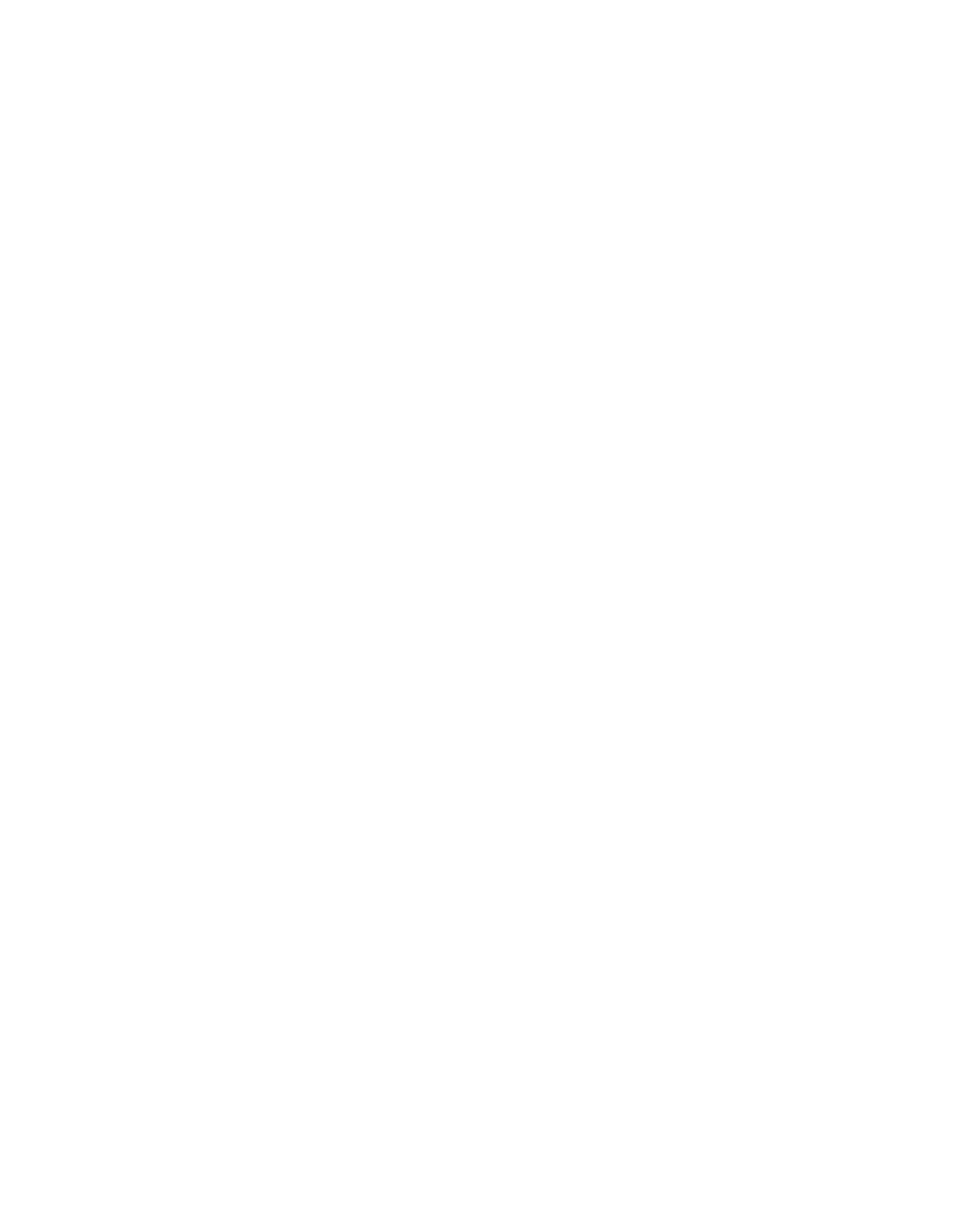# **Table of Contents**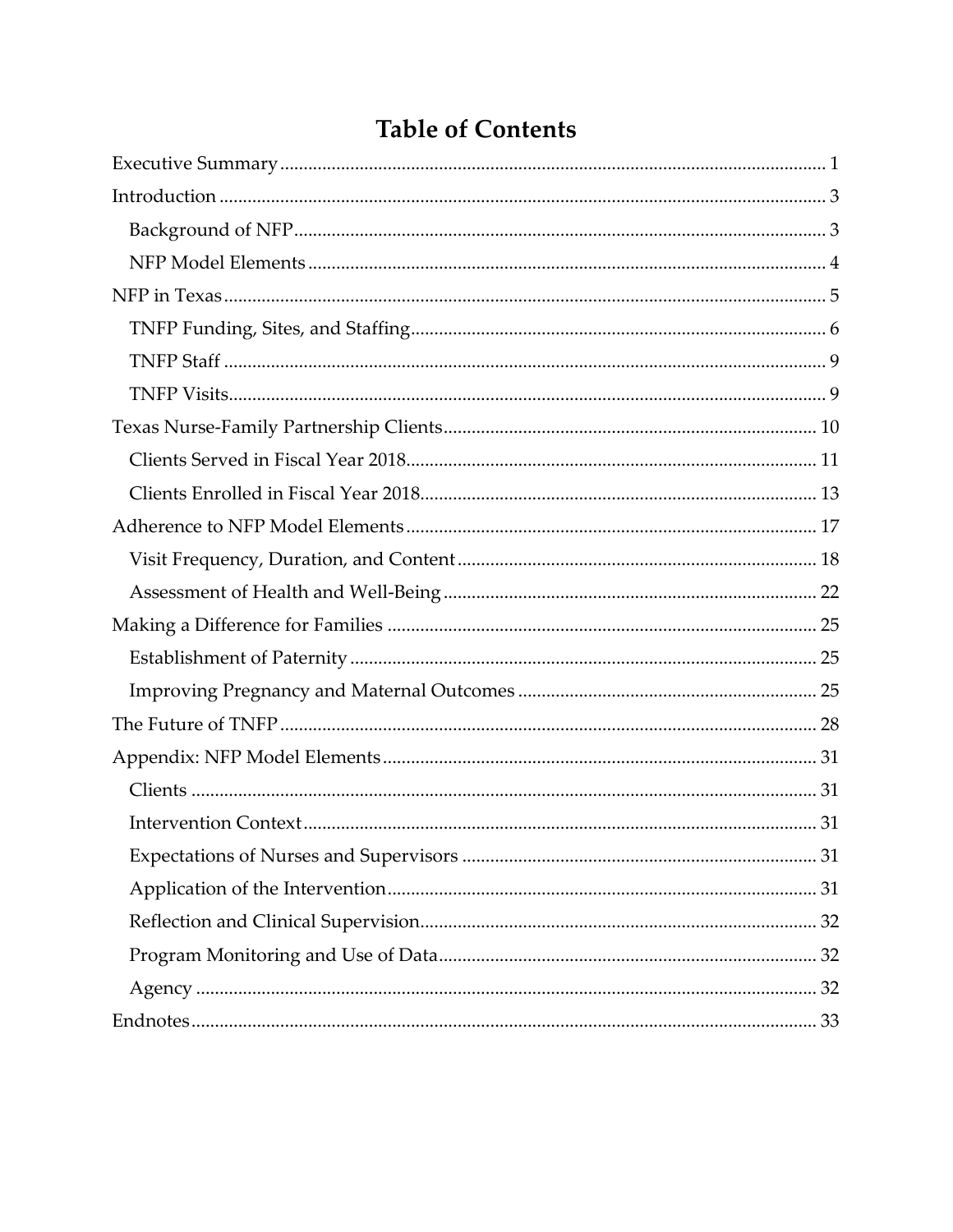### **List of Tables**

| Table 3. Demographic Characteristics of Newly Enrolled TNFP Clients,  15 |  |
|--------------------------------------------------------------------------|--|
|                                                                          |  |

# **List of Figures**

| Figure 2 Client-Characteristic Elements of Fidelity in TNFP and National NFP, Program |  |
|---------------------------------------------------------------------------------------|--|
|                                                                                       |  |
|                                                                                       |  |
|                                                                                       |  |
| Figure 5. Average Time Spent Per Visit on Each Domain for TNFP and National NFP, 22   |  |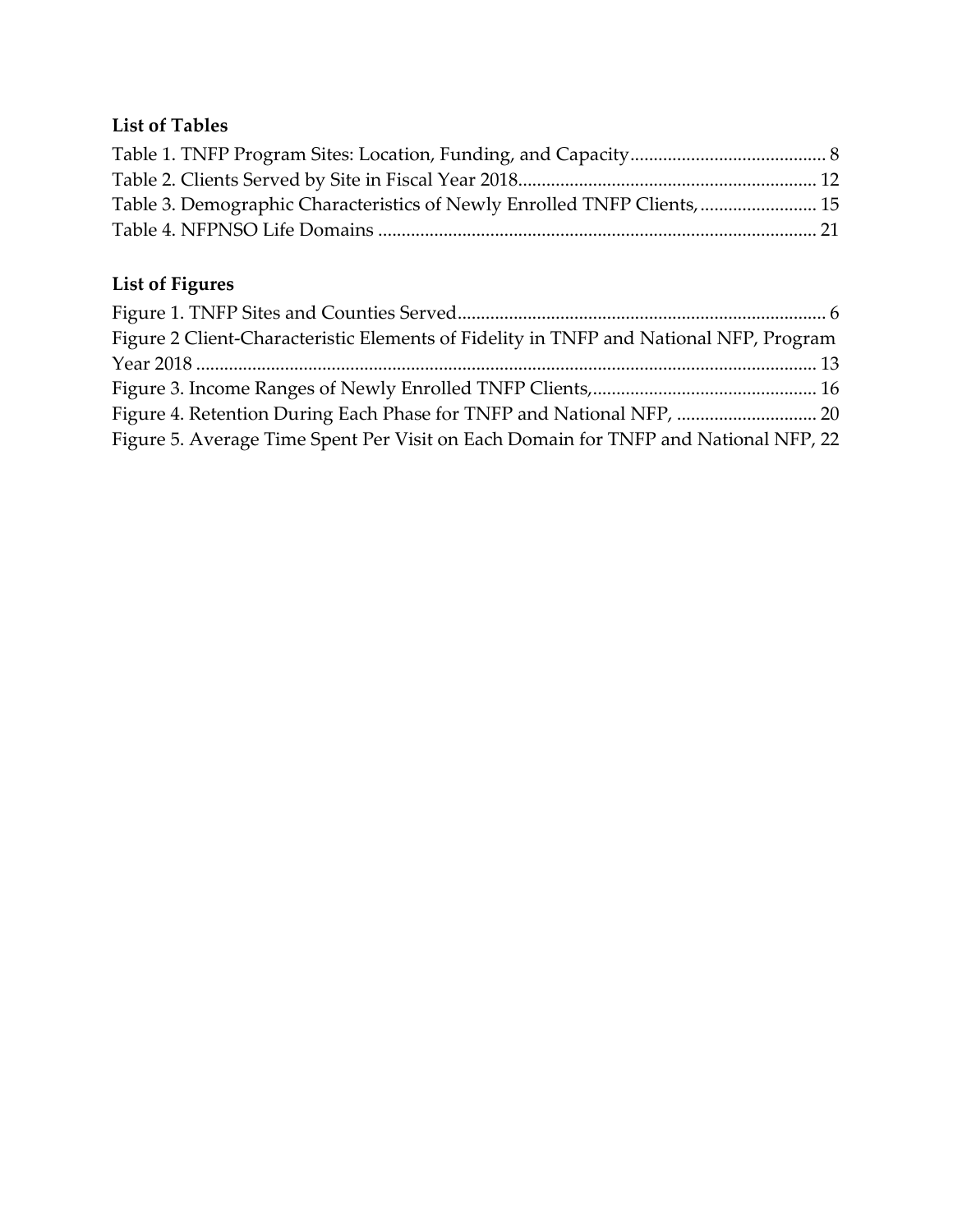## **Executive Summary**

<span id="page-4-0"></span>The Texas Nurse-Family Partnership (TNFP) competitive grant program was established by S.B. 156, 80<sup>th</sup> Legislature, Regular Session, 2007. The Department of Family and Protective Services (DFPS) leverages funds from the TNFP competitive grant program to award grants to community based organizations for the implementation and operation of Nurse Family Partnership (NFP) programs. In Fiscal Year 2016, oversight of TNFP was transferred to the DFPS Prevention and Early Intervention Division (PEI) by the Health and Human Services Consolidation Bill, S.B. 200, 84th Legislature, Regular Session, 2015. As such, §265.109 of the Texas Family Code requires PEI to submit an annual report to the Senate Health and Human Services Committee and the House Human Services Committee on the performance of each grant recipient during the preceding fiscal year. To fulfill this requirement, this report includes information on TNFP inputs, outputs, and outcomes in Fiscal Year 2018. The information included in this report is drawn from DFPS contracts with TNFP sites, community level reports to DFPS, the Texas Home Visiting (THV) data system, and the NFP data reporting system, Efforts to Outcomes.

The NFP program is a voluntary, evidence-based program that helps transform the lives of vulnerable first-time mothers and their babies through regular home visitation by specially trained registered nurses. NFP's mission is to empower first-time mothers living in poverty to successfully change their lives and the lives of their children through evidence-based nurse home visiting. To achieve their mission, NFP provides vital services to the families it serves. NFP improves pregnancy outcomes by helping women engage in good preventive health practices, including getting prenatal care from their healthcare providers, improving their diet, and reducing their use of cigarettes, alcohol, and illegal substances. NFP improves child health and development by helping parents provide responsible, protective and competent care. NFP improves the economic self-sufficiency of the family by helping parents develop a vision for their own future, plan future pregnancies, continue their education, and find work.

Since the initial Request for Proposals in 2008, TNFP has grown from 1 site in Dallas to 14 state-funded sites serving low-income first time mothers in 22 counties across the state. In Fiscal Year 2018:

- these sites served 3,293 clients;
- enrolled 1,459 new clients; and
- had an average monthly caseload of 2,134 clients.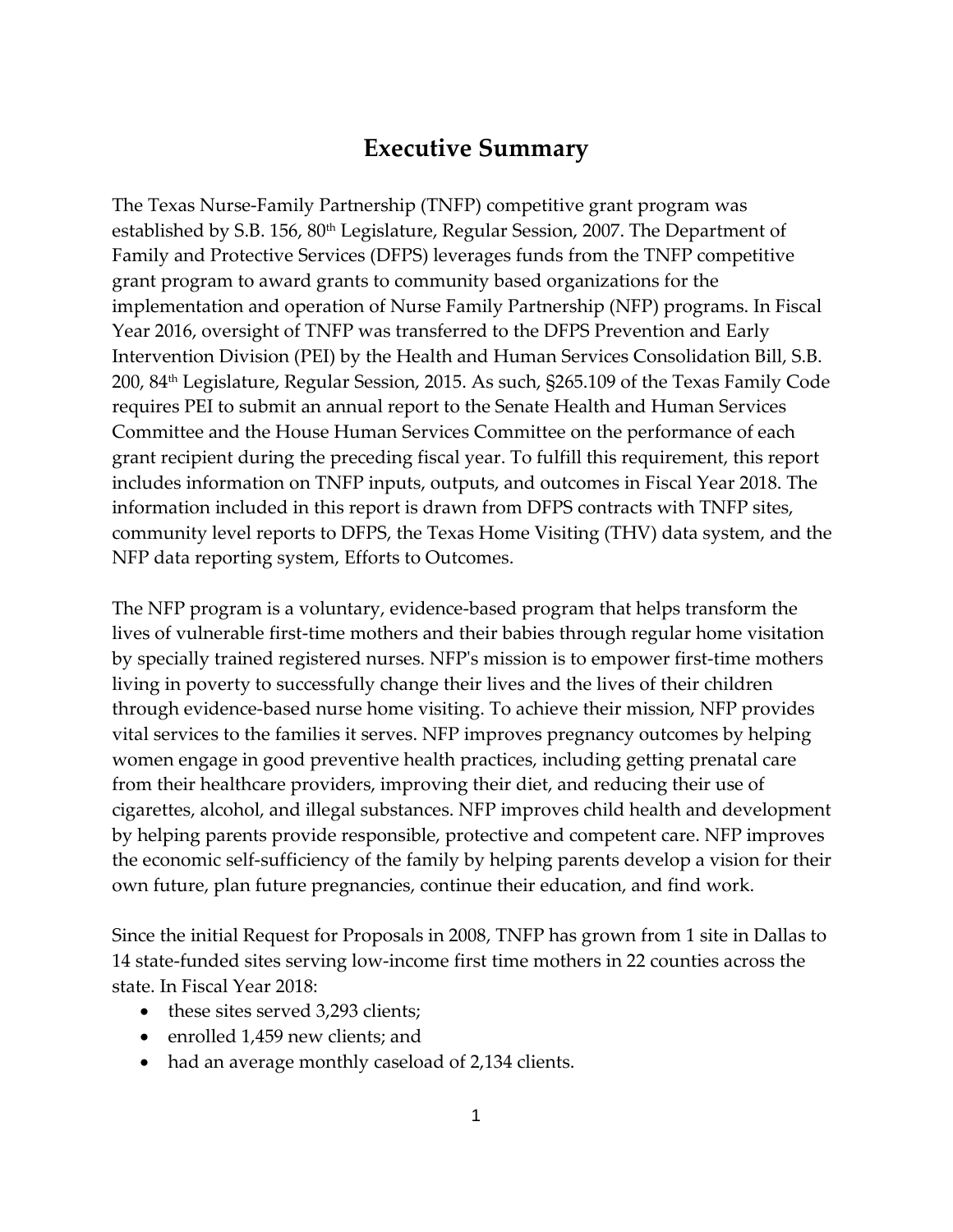These clients were served with equal or greater fidelity to each of the model elements than NFP sites nationally, leading to better outcomes for NFP mothers and children. Clients see value in the services NFP provides, as illustrated by the 89 percent of clients who remained enrolled in the program on their one-year anniversary in Fiscal Year 2018.

TNFP was met PEI's Fiscal Year 2018 goal for full-term births and exceeded the goal for breastfeeding rates at six-months after birth and children receiving well-child visits. TNFP also improved over Fiscal Year 2017 performance on caregiver self-sufficiency and early language and literacy activities. PEI will be engaging with TNFP on continuous quality improvement efforts throughout Fiscal Year 2018 and beyond to ensure that the program continues to provide the highest quality services that improve outcomes for TNFP clients.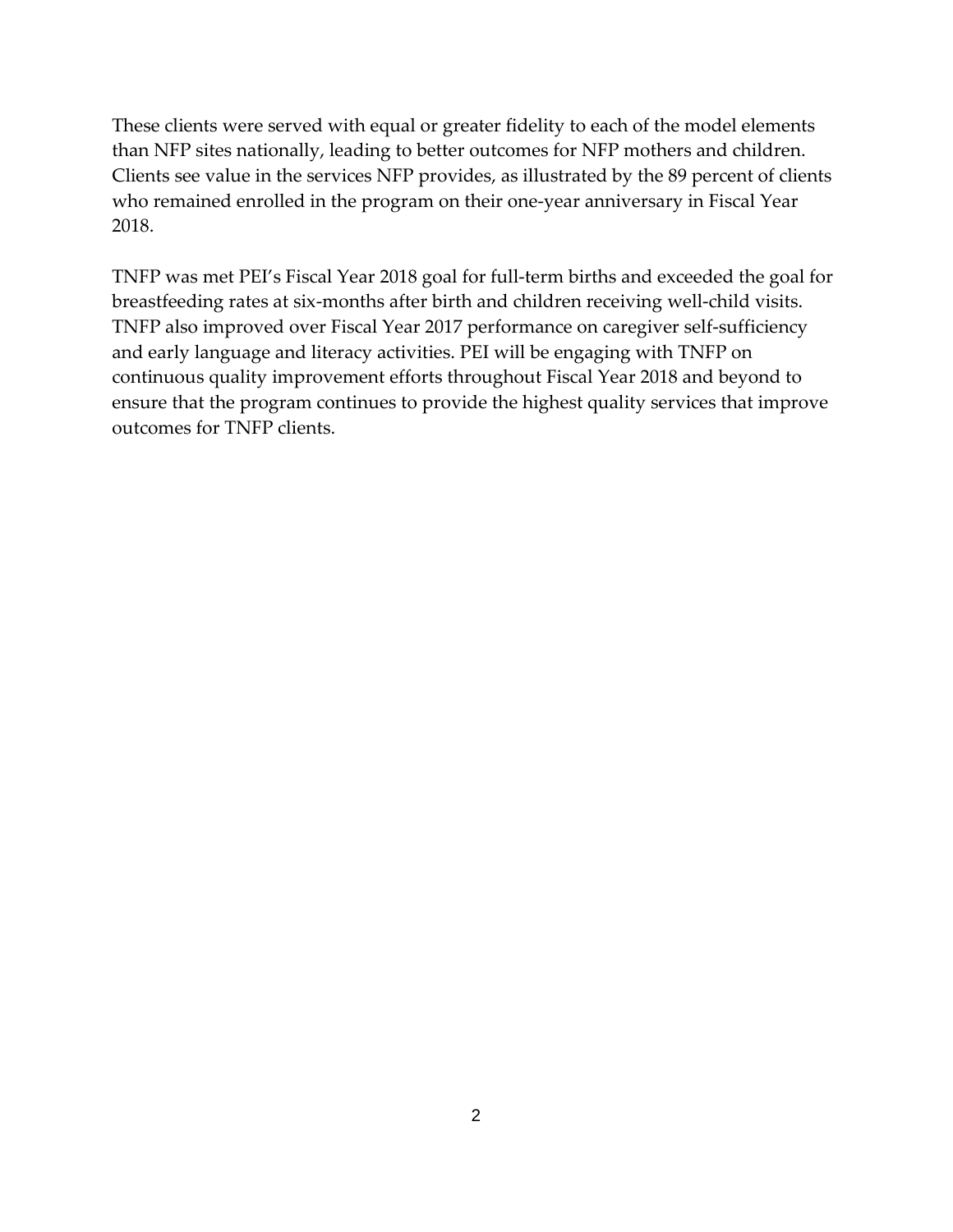# **Introduction**

<span id="page-6-0"></span>The Texas Nurse-Family Partnership (TNFP) competitive grant program was established by S.B. 156, 80<sup>th</sup> Legislature, Regular Session, 2008. The Department of Family and Protective Services (DFPS) leverages funds from the TNFP competitive grant program to award two-year grants to community based organizations for the implementation and operation of Nurse Family Partnership (NFP) programs. In Fiscal Year 2016, oversight of TNFP was transferred to the DFPS Prevention and Early Intervention Division (PEI) by the Health and Human Services Consolidation Bill, S.B. 200, 84th Legislature, Regular Session, 2015. As such, §265.109 of the Texas Family Code requires PEI to submit an annual report to the Senate Health and Human Services Committee and the House Human Services Committee on the performance of each grant recipient during the preceding fiscal year. To fulfill this requirement, this report includes information on TNFP inputs, outputs, and outcomes in Fiscal Year 2018. The information included in this report is drawn from DFPS contracts with TNFP sites, community level reports submitted to DFPS, and the NFP data reporting system Efforts to Outcomes.

This report includes six sections including:

- an introduction that includes background information about the Nurse Family Partnership (NFP) nationally, and in Texas;
- a description of TNFP program sites, including their location, funding, capacity, and staffing;
- an overview of demographic information on the clients served by TNFP;
- information on model adherence by TNFP;
- an overview of key outcomes achieved by TNFP sites in Fiscal Year 2018; and
- a summary of the findings of this report and discussion of the activities and goals of TNFP in Fiscal Year 2019 and beyond.

#### <span id="page-6-1"></span>*Background of NFP*

The Nurse-Family Partnership (NFP) program is a voluntary, evidence-based program that helps transform the lives of vulnerable first-time moms and their babies through regular home visitation by specially trained registered nurses. NFP's mission is to empower first-time mothers living in poverty to successfully change their lives and the lives of their children through evidence-based nurse home visiting. To achieve their mission, NFP provides vital services to the families it serves. NFP improves pregnancy outcomes by helping women engage in good preventive health practices, including getting prenatal care from their healthcare providers, improving their diet, and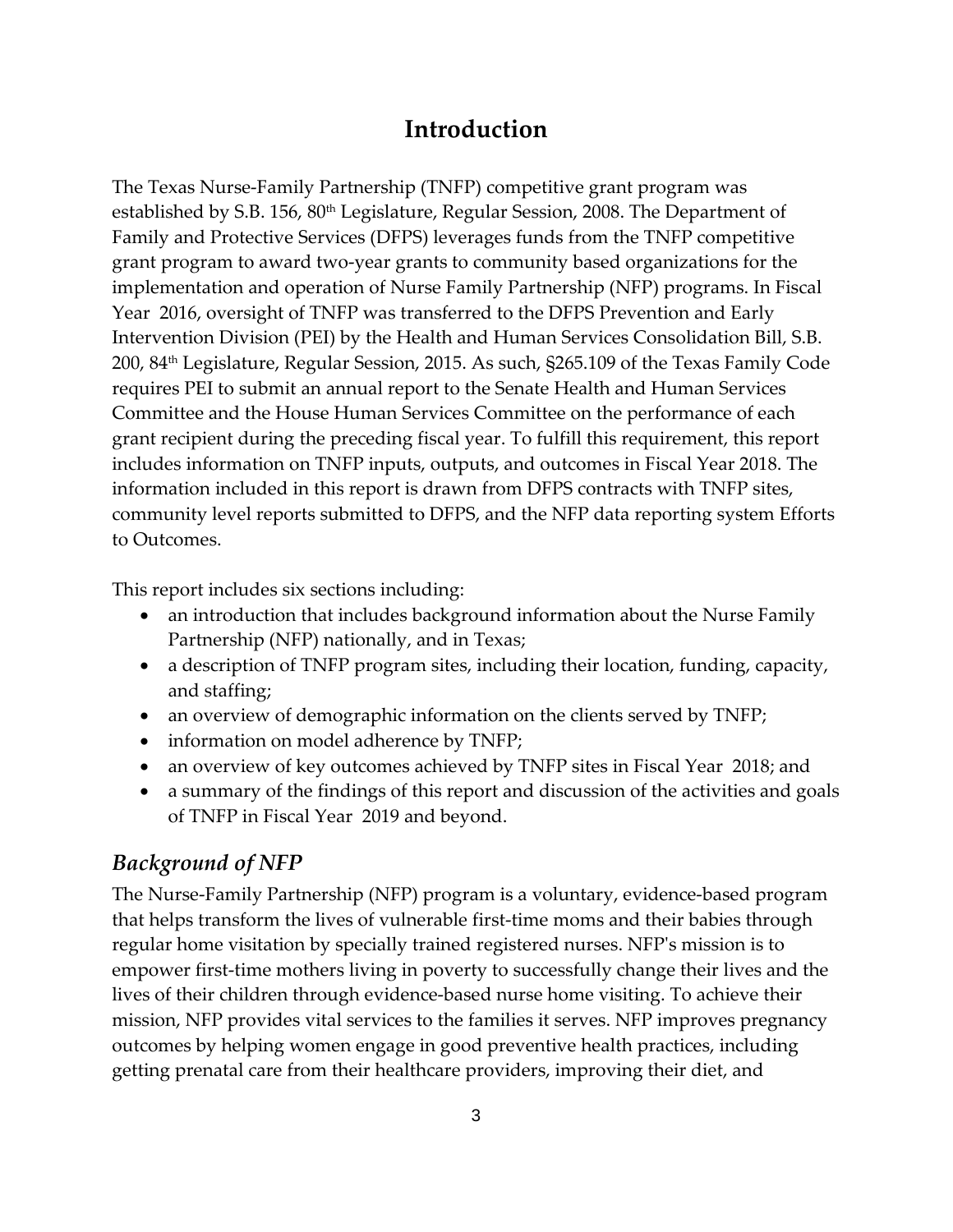reducing their use of cigarettes, alcohol, and illegal substances. NFP improves child health and development by helping parents provide responsible and competent care. NFP improves the economic self-sufficiency of the family by helping parents develop a vision for their own future, plan future pregnancies, continue their education, and find employment.

The first NFP pilot program was implemented in 1978 in Elmira, New York.<sup>i</sup> Since then, NFP programs have expanded to 42 states, five Tribal communities, and the U.S. Virgin Islands and have served over 286,000 families nationally.<sup>ii</sup> Organizations implementing NFP programs receive professional guidance from the Nurse-Family Partnership National Service Office (NFPNSO), and programs are required to provide extensive data to NFPNSO, which are used to monitor fidelity to the NFP model, improve service delivery and outcomes, and expand research on the model.

## **NFP's Return on Investment**

An independent analysis conducted by the RAND Corporation found a more than 500 percent return on investment for dollars spent on high-risk populations and a nearly 300 percent return for dollars spent on all individuals served, by the time the child turned 15. Returns came from four types of government savings:

- Increased tax revenues due to increased earnings from employment;
- Child welfare systems savings due to reduced rates of child maltreatment;
- Decreased need for public assistance; and
- Decreased involvement in the criminal justice system.

#### <span id="page-7-0"></span>*NFP Model Elements*

Key to NFP's success is the requirement that all NFP programs implemented across the United States adopt and adhere to the 18 elements of the NFP model.<sup>iii</sup> The elements address program characteristics, such as:

- client demographics and participation;
- the form, frequency, and extent of visitation;
- the qualifications of nurse home visitors and supervisors;
- the collection of data;
- organizational attributes; and
- community collaboration.

The elements are based on research, expert opinion, field lessons, and theoretical rationales. Adherence to all of the elements is predicted by NFPNSO to lead to results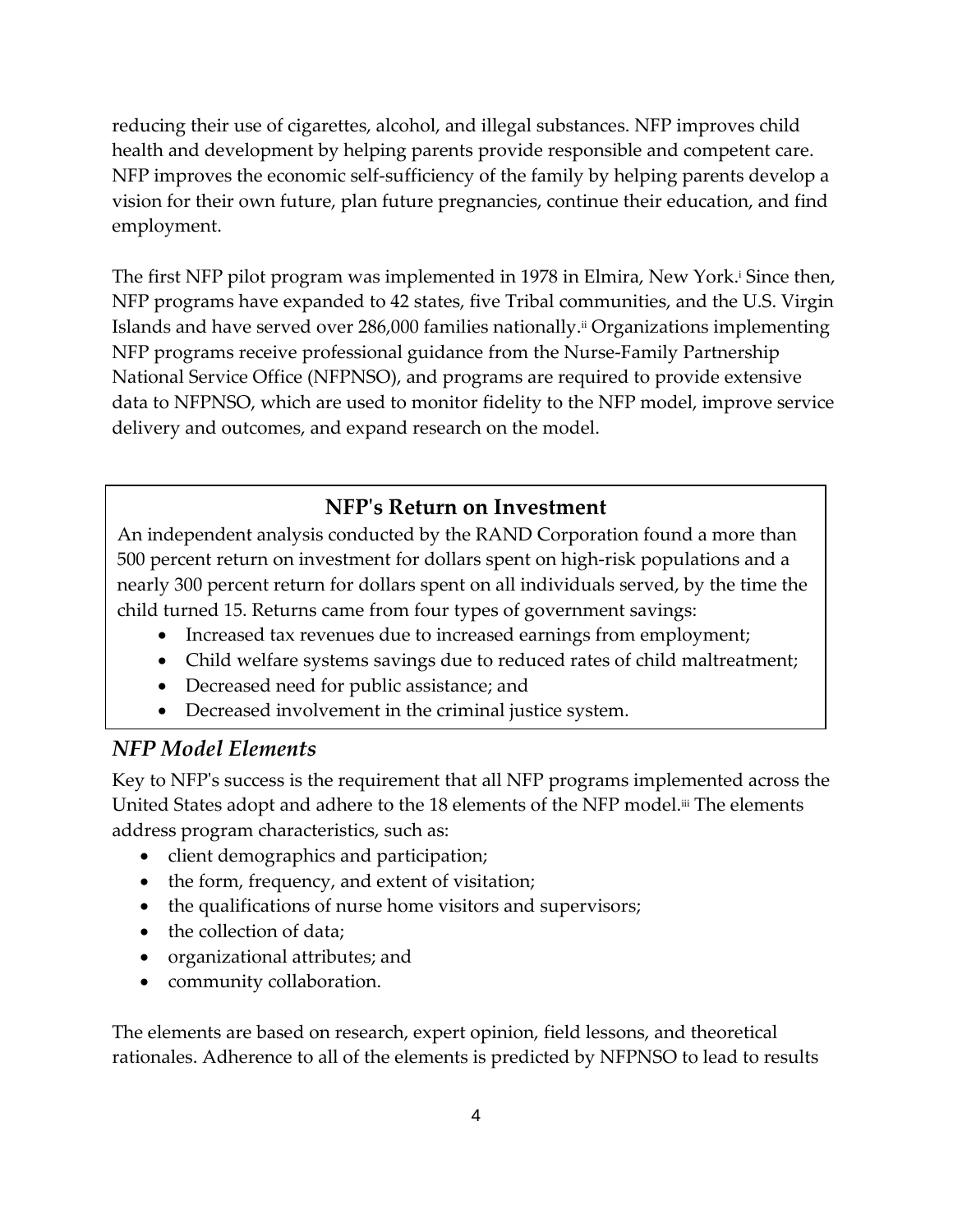similar to those found in randomized clinical trials. A detailed description of each of the elements is included in the Appendix.

Several studies have been completed on NFP's impact on families and the communities they serve. A study completed in 2013<sup> $w$ </sup> by the Pacific Institute for Research and Evaluation (PIRE) found that for every 1,000 low-income families served by NFP, they anticipate preventing an estimated:

- 78 preterm births;
- 73 second births to young mothers;
- 240 child maltreatment incidents;
- 350 violent crimes by youth;
- 2,300 property and public order crimes (e.g., vandalism, loitering);
- 180 youth arrests;
- 230 person-years of youth substance abuse; and
- <span id="page-8-0"></span>• 3.4 infant deaths.

# **NFP in Texas**

The first Nurse Family Partnership (NFP) program in Texas was established in 2006 by

#### **The Evidence Base of Nurse Family Partnership**

Nurse Family Partnership (NFP) is an evidence-based program, supported by randomized control trials with diverse populations. These studies have found a variety of both short- and long-term benefits to participation. Program effects found in two or more of the NFP trials<sup>1</sup> or other methodologically rigorous studies include:

- Improved prenatal health
- Decreased smoking during pregnancy
- Fewer childhood injuries and/or instances of abuse and neglect
- Fewer subsequent pregnancies within two years of birth
- Increased intervals between births
- Increased maternal employment
- Improved school readiness
- Reduction in the use of public programs

the YWCA of Dallas, Texas. Thanks in part to the success of that program, the Legislature unanimously passed S.B. 156, 80<sup>th</sup> Legislature, 2007, which created a Texas Nurse Family Partnership (TNFP) competitive grant program to fund NFP programs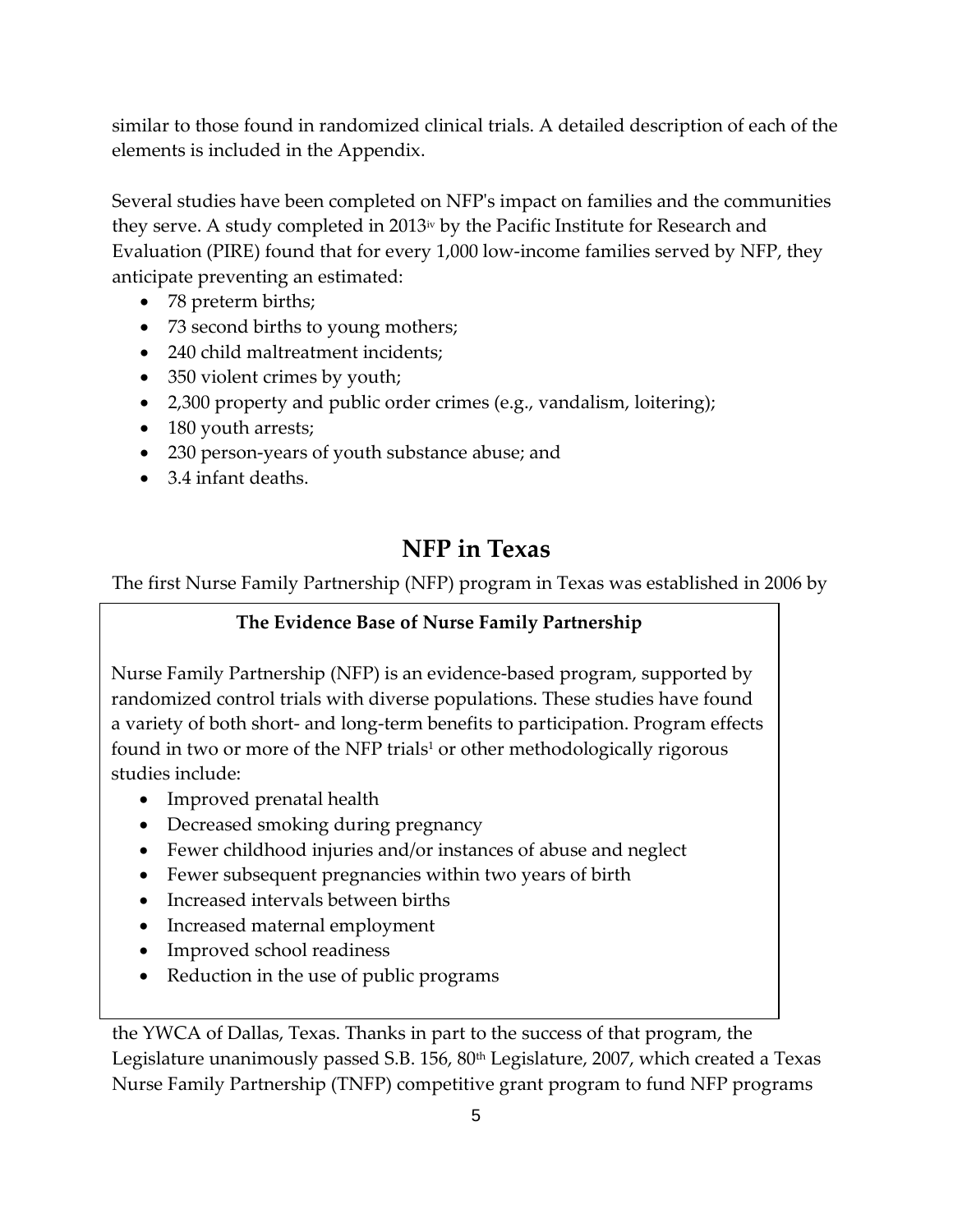across the state. TNFP follows the national NFP model, but also incorporates the goal of reducing the incidence of child abuse and neglect. TNFP sites are funded by two state supervised funds: Temporary Assistance for Needy Families (TANF) Block Grant and Texas General Revenue (GR). PEI also supervises eight Texas NFP sites that are funded primarily through federal Maternal, Infant, and Early Childhood Home Visiting (MIECHV) program funds supervised by the Health Resource and Service Administration of the Administration of Children and Families. This report is focused solely on the NFP sites funded, at least in part, by state supervised funding streams.



#### <span id="page-9-1"></span>**Figure 1. TNFP Sites and Counties Served**

### <span id="page-9-0"></span>*TNFP Funding, Sites, and Staffing*

The Texas Nurse Family Partnership (TNFP) competitive grant program authorizes the DFPS Prevention and Early Intervention Division (PEI) to award grants for the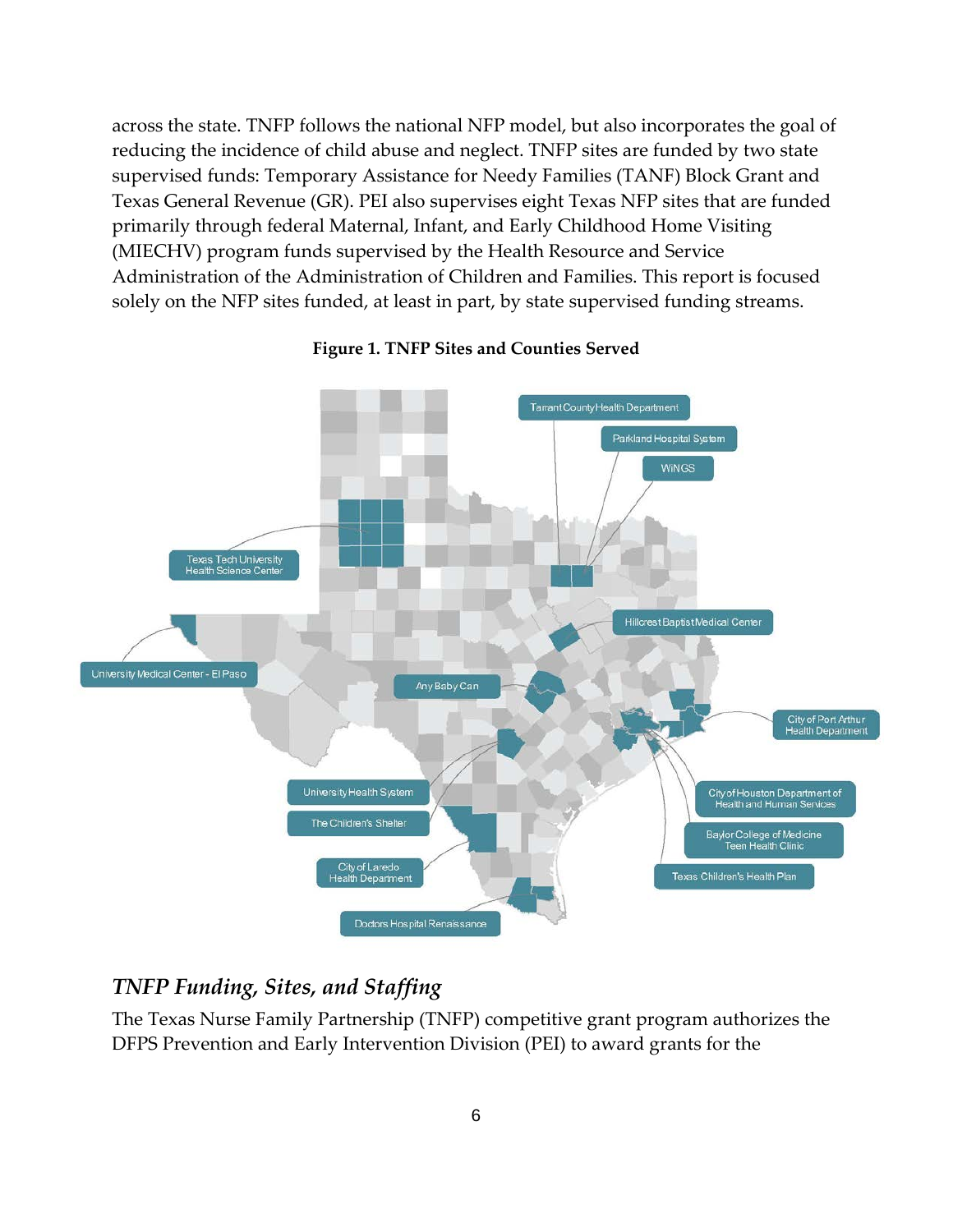implementation or expansion of Nurse Family Partnership (NFP) programs across the state.

In Fiscal Year 2018, PEI awarded over \$13 million to 15 organizations to provide NFP programs in their area. The grantees included city and county health departments, hospitals, and community-based organizations based in 11 different cities, and serving 24 counties across the state. **Table 1** shows the list of funded sites for Fiscal Year 2018 along with their locations, counties served, funding source, total Fiscal Year 2018 grant award, and funded capacity.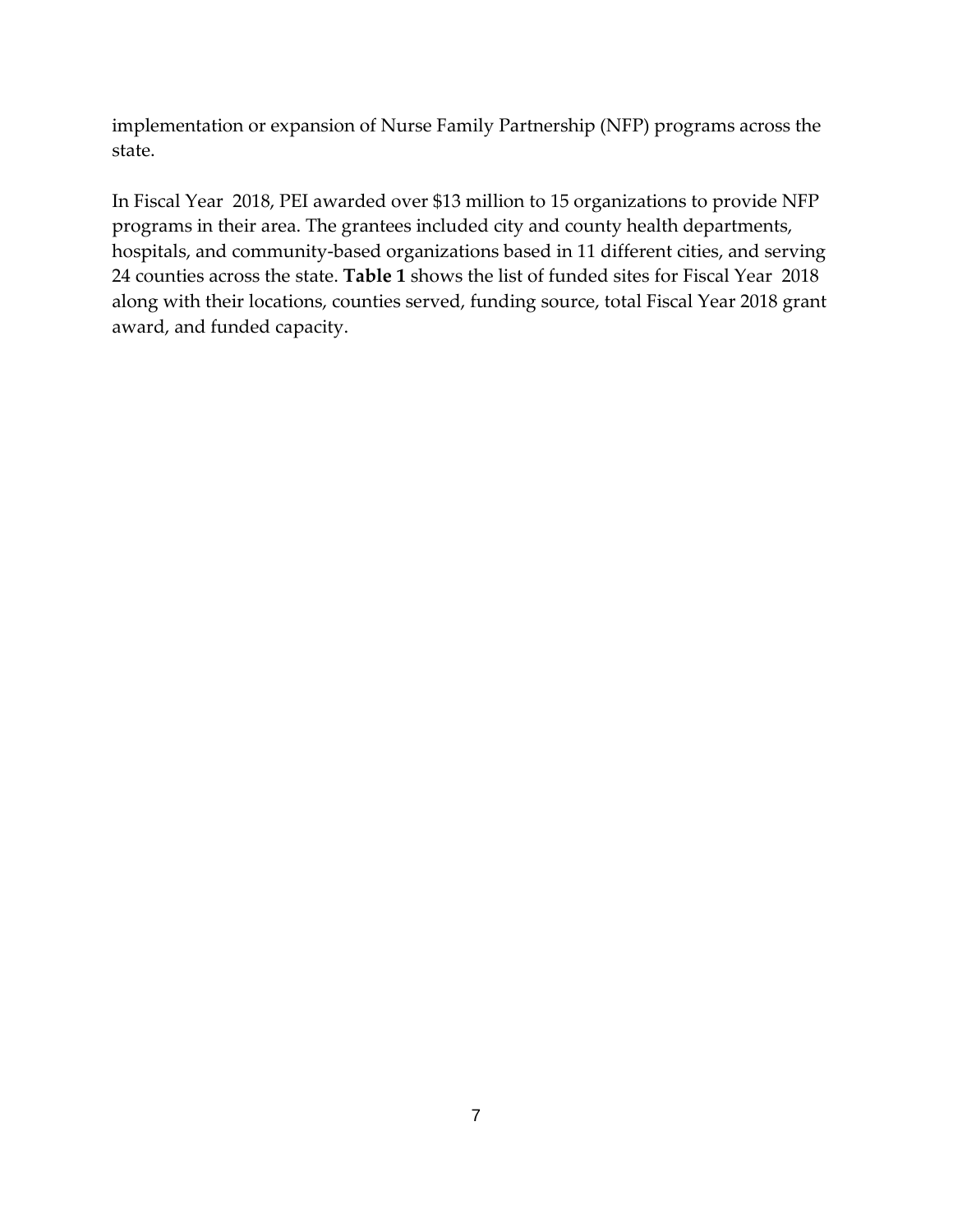<span id="page-11-0"></span>

| Table 1. TNFP Program Sites: Location, Funding, and Capacity |                                                   |                                                                             |                |               |                |
|--------------------------------------------------------------|---------------------------------------------------|-----------------------------------------------------------------------------|----------------|---------------|----------------|
| <b>LOCATION</b>                                              | <b>ORGANIZATION</b>                               | <b>COUNTIES</b>                                                             | <b>FUNDING</b> | <b>FY2018</b> | <b>FY2018</b>  |
|                                                              |                                                   | <b>SERVED</b>                                                               | <b>SOURCE</b>  | <b>GRANT</b>  | <b>PROGRAM</b> |
|                                                              |                                                   |                                                                             |                | <b>AMOUNT</b> | CAPACITY*      |
| <b>AUSTIN</b>                                                | Any Baby Can                                      | <b>Travis</b>                                                               | <b>GR</b>      | \$1,254,711   | 240            |
| <b>DALLAS</b>                                                | Parkland Hospital                                 | Dallas, Tarrant                                                             | <b>TANF</b>    | \$933,564     | 150            |
| <b>DALLAS</b>                                                | WiNGS (previously<br><b>YWCA Dallas)</b>          | Dallas, Tarrant                                                             | TANF/GR        | \$1,500,000   | 300            |
| <b>EL PASO</b>                                               | <b>University Medical</b><br>Center El Paso       | El Paso                                                                     | <b>GR</b>      | \$607,079     | 125            |
| FT. WORTH                                                    | <b>Tarrant County</b>                             | Dallas, Tarrant                                                             | <b>TANF</b>    | \$864,640     | 175            |
| <b>HOUSTON</b>                                               | Baylor College of<br>Medicine                     | Fort Bend,<br>Harris                                                        | <b>GR</b>      | \$739,982     | 125            |
| <b>HOUSTON</b>                                               | City of Houston                                   | Fort Bend,<br>Harris                                                        | <b>TANF</b>    | \$728,016     | 100            |
| <b>HOUSTON</b>                                               | Texas Children's<br>Health Plan                   | Harris                                                                      | <b>TANF</b>    | \$740,877     | 125            |
| <b>LAREDO</b>                                                | City of Laredo                                    | Webb                                                                        | <b>GR</b>      | \$590,159     | 100            |
| <b>LUBBOCK</b>                                               | <b>Texas Tech Health</b><br><b>Science Center</b> | Crosby, Floyd,<br>Garza, Hale,<br>Hockley, Lamb,<br>Lubbock, Lynn,<br>Terry | <b>TANF</b>    | \$937,307     | 200            |
| <b>MCALLEN</b> /<br><b>EDINBURG</b>                          | Doctors Hospital<br>Renaissance                   | Hidalgo,<br>Willacy                                                         | GR             | \$775,849     | 175            |
| <b>PORT</b><br><b>ARTHUR</b>                                 | City of Port Arthur                               | Chambers,<br>Hardin,<br>Jefferson,<br>Orange                                | <b>GR</b>      | \$688,122     | 125            |
| <b>SAN</b><br><b>ANTONIO</b>                                 | The Children's<br>Shelter                         | Bexar                                                                       | GR             | \$944,239     | 275            |
| <b>SAN</b><br><b>ANTONIO</b>                                 | University Health<br>System                       | Bexar                                                                       | <b>TANF</b>    | \$1,106,404   | 200            |
| <b>WACO</b>                                                  | <b>Hillcrest Baptist</b><br>Medical Center        | McLennan                                                                    | GR             | \$952,690     | 200            |
| <b>TOTAL</b>                                                 |                                                   |                                                                             |                | \$13,363,640  | 2,565          |

*\* Program Capacity is the maximum number of clients the program can serve.*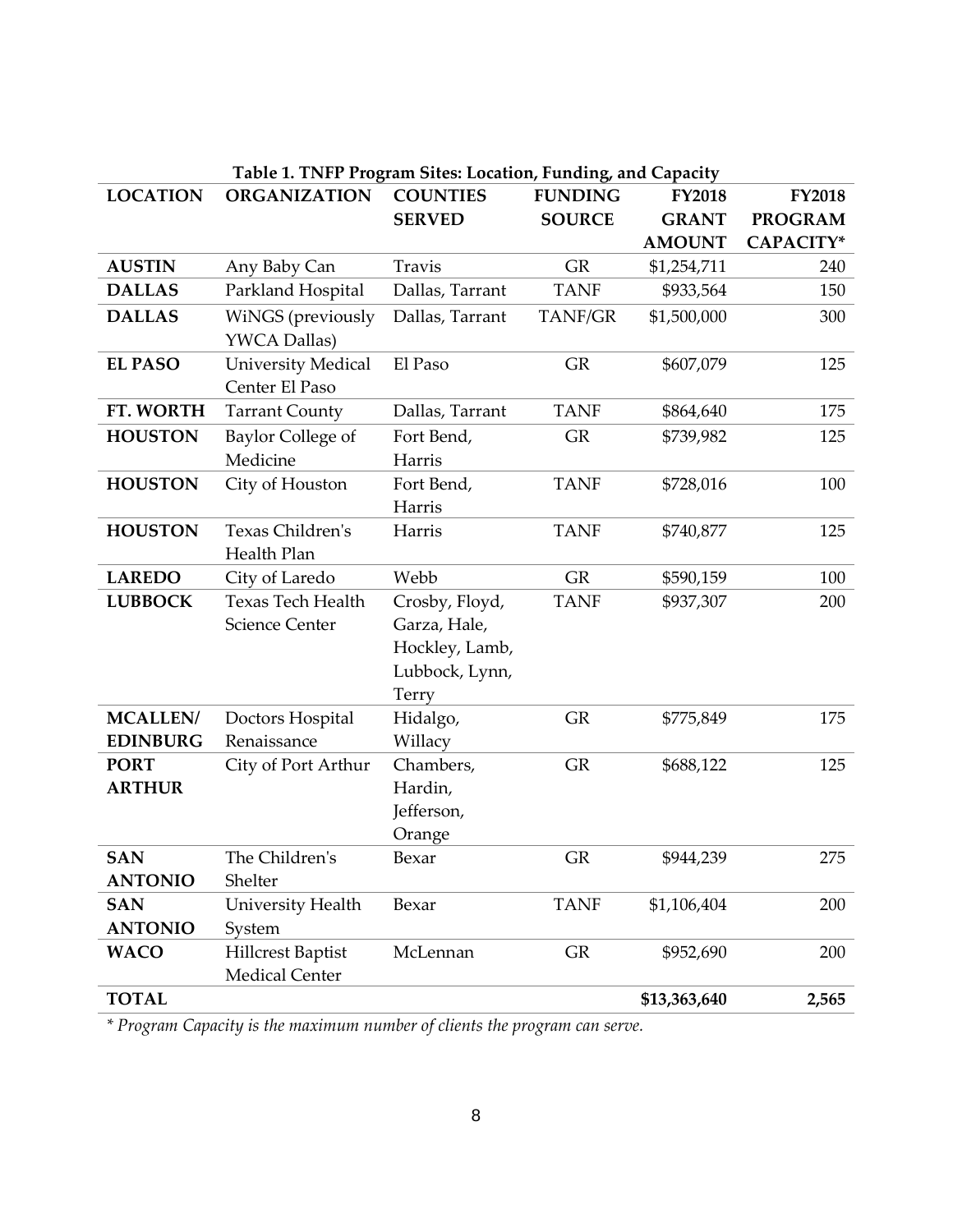### <span id="page-12-0"></span>*TNFP Staff*

A unique aspect of TNFP is the high-level of training and expertise required of nurse home visitors and supervisors. Each nurse home visitor is required to be a trained registered nurse with a bachelor's degree in nursing. Additionally, once hired as a home visitor, nurses are required to undergo initial specialized training in topics essential to serving low-income, first time mothers and to continue their specialized training throughout their career. In Fiscal Year 2018, Texas Home Visiting funded 97 nurse home visitor positions and 17 nurse supervisor positions through General Revenue (GR) and Temporary Assistance to Needy Families (TANF) funds in communities across Texas. Additionally, PEI blends federal and state funds to provide a staffing infrastructure to help ensure success of TNFP. This includes programmatic staff who provide project implementation support, contract staff who oversee financial matters, including contracts, invoices, receipts, and payments; and specialized support to meet data management and training needs. PEI also contracts with NFPNSO to provide nurse consultation to each TNFP site as well as to provide guidance around model fidelity.

Experienced NFP home visitors are expected to carry a caseload of approximately 25 to 30 clients at a time.<sup>v</sup> In exceptional circumstances such as staff leave, vacancies, and client transition periods leading up to program graduation; home visitors may exceed the maximum caseload , but otherwise, caseloads are capped to ensure that clients receive the recommended frequency, duration, and quality of visits. For these reasons, vacancies and staff turnover have a large impact on sites' ability to serve their funded client capacity. As of the end of Fiscal Year 2018 there were five nurse home visitor vacancies and no supervisor vacancies. Several new home visitors were also hired during the year and had limited caseloads while in training.

### <span id="page-12-1"></span>*TNFP Visits*

In addition to the rigorous qualifications required of TNFP nurse home visitors, NFP requires an extensive visitation process. Typically, TNFP clients enroll early in their pregnancy and home visits begin between the  $16<sup>th</sup>$  and  $28<sup>th</sup>$  week of pregnancy. Visits continue up to the child's second birthday on the following recommended schedule:

- weekly for the first four weeks of participation;
- biweekly from the fifth week through delivery;
- weekly from delivery to six weeks postpartum;
- biweekly from week 7 until the baby is 21 months old; and
- monthly for the last three months of program participation.

In total, nurse home visitors typically provide a maximum of 65 visits to clients enrolled in the program from the second trimester until the child's second birthday. Clients that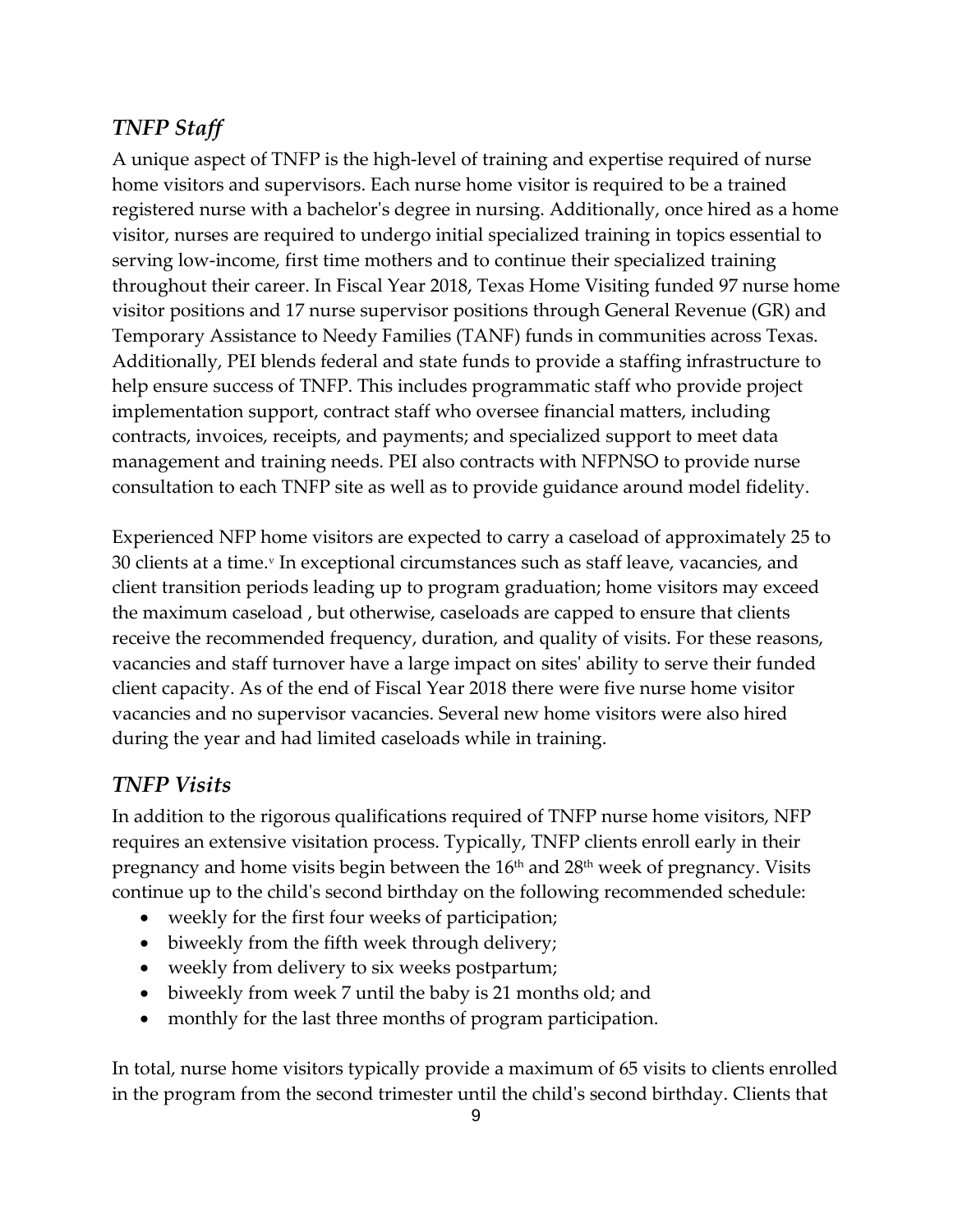are assessed as lower risk may be on a reduced schedule, if the nurse, supervisor and client determine that a varied schedule best meets the needs of the client. This is often as clients are approaching the end of the program, or where the clients have met their goals and are on track for positive long-term outcomes. Clients are also permitted to take a short break from the program or reduce the visiting schedule for a limited time if their schedule requires it.

Most visits conducted by TNFP nurse home visitors occur at the client's home. The Nurse-Family Partnership National Service Office also allows for flexibility on certain visits in terms of location and format. Visits may take place in a public location of convenience to the client, such as a school or library, or they may even occur over the phone in special circumstances. These accommodations help TNFP clients stay enrolled in the program while still meeting their employment, education, and family needs.

During visits, nurse home visitors provide:

- ongoing family, parent, and child assessments;
- extensive education in parenting and child development;
- health literacy support; and
- assistance in accessing health care, employment, and other resources.

Through this process, the nurse home visitor builds a strong and supportive relationship with the families.

# **Texas Nurse-Family Partnership Clients**

<span id="page-13-0"></span>In order to enroll in the TNFP program, clients must meet certain eligibility requirements. TNFP clients should:

- have no previous live birth;
- have an income at or below 185 percent of the federal poverty level;vi
- be a Texas resident;
- be enrolled before the end of the  $28<sup>th</sup>$  week of pregnancy; and
- agree to participate voluntarily.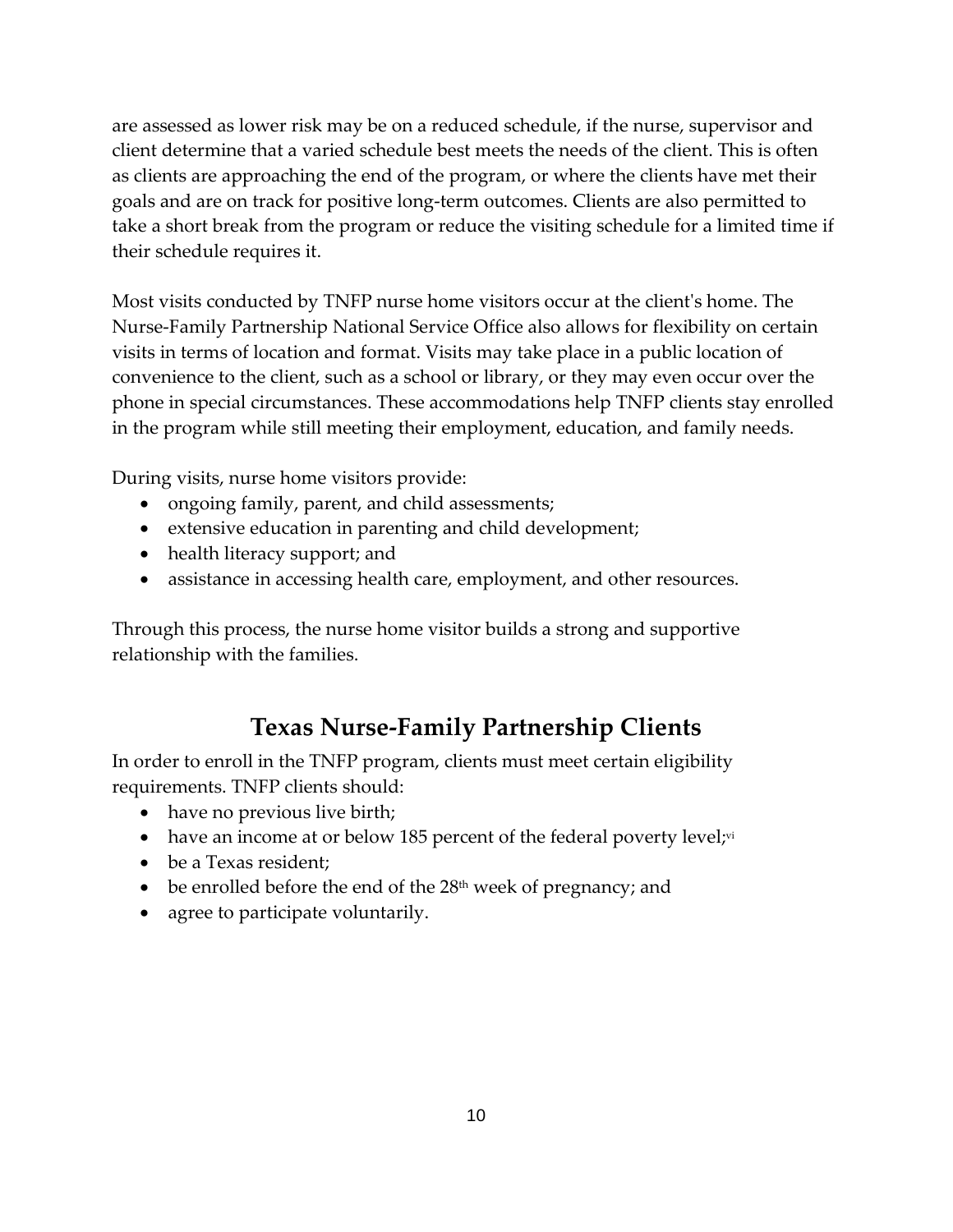In some special cases, exceptions are made to the eligibility criteria, but any exceptions have to be approved in consultation with TNFP and Nurse-Family Partnership National Service Office staff.

# Spotlight on TNFP Expansion

NFP expansion funding was allocated to nine NFP programs in Fiscal Year 2018. Six NFP communities utilized expansion funds to hire new Nurse Home Visitors and expand their programming. This expansion included the hiring of 12 new Nurse Home Visitors and two new Nurse Supervisors. Funding was also utilized to enhance the current infrastructure of two additional teams allowing them to increase wages and support current staff. Additionally, funding was used to maintain current staffing levels of two programs that would have otherwise had to reduce their NFP program in Fiscal Year 2018.

Fiscal Year 2018 expansion funds allowed NFP programs to serve an additional 300 new families in Texas and maintain 200 families in total the new funds will provide services 500 families. Expansion funds also incentivized grant matching that supported the hiring of an additional three Nurse Home Visitors, growing the total impact of Fiscal Year 2018 expansion funds to 575 new families in Texas.

#### <span id="page-14-0"></span>*Clients Served in Fiscal Year 2018*

In Fiscal Year 2018, TNFP served 3,293 clients and over 2,500 infants. The average monthly client load by site ranged from 70 percent to 99 percent of total capacity. **Table 2** shows program capacity, total clients served, average monthly caseload, and the number of newly enrolled clients at each site for Fiscal Year 2018.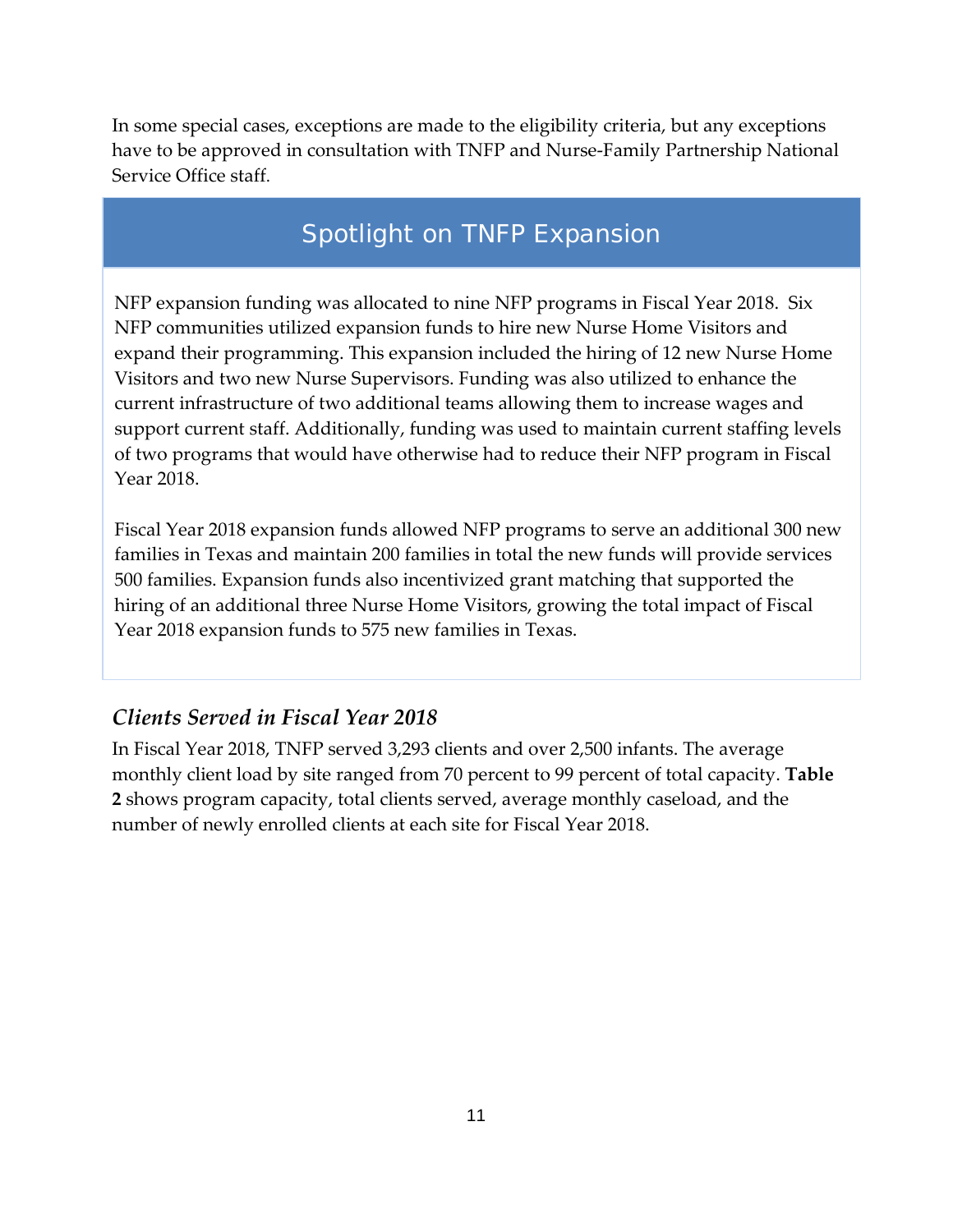<span id="page-15-0"></span>

| Location             | Organization                                | Program<br>Capacity | Total<br><b>Clients</b><br><b>Served</b> | Avg.<br>Monthly<br>Caseload | Avg.<br>Monthly<br>Capacity<br>Percent | Avg.<br>Monthly<br><b>Staff</b><br>Vacancies | # of<br>Clients<br>with an<br>Infant* |
|----------------------|---------------------------------------------|---------------------|------------------------------------------|-----------------------------|----------------------------------------|----------------------------------------------|---------------------------------------|
| Austin               | Any Baby Can                                | 240                 | 260                                      | 194                         | 81%                                    | 1.33                                         | 223                                   |
| <b>Dallas</b>        | Parkland Hospital                           | 150                 | 266                                      | 124                         | 83%                                    | 0.08                                         | 191                                   |
| <b>Dallas</b>        | <b>WiNGS</b><br>(previously<br>YWCA Dallas) | 300                 | 403                                      | 257                         | 86%                                    | 0.63                                         | 127                                   |
| El Paso              | University<br>Medical Center El<br>Paso     | 125                 | 160                                      | 95                          | 76%                                    | 0.67                                         | 190                                   |
| Ft. Worth            | <b>Tarrant County</b>                       | 175                 | 244                                      | 173                         | 99%                                    | 1.08                                         | 313                                   |
| Houston              | Baylor College of<br>Medicine               | 125                 | 160                                      | 100                         | $80\%$                                 | 0.79                                         | 108                                   |
| Houston              | City of Houston                             | 100                 | 110                                      | 73                          | 73%                                    | 1.33                                         | 96                                    |
| Houston              | Texas Children's<br>Health Plan             | 125                 | 163                                      | 104                         | 83%                                    | 1.67                                         | 133                                   |
| Laredo               | City of Laredo                              | 100                 | 98                                       | 70                          | 70%                                    | 0.25                                         | 82                                    |
| Lubbock              | Texas Tech Health<br><b>Science Center</b>  | 200                 | 281                                      | 186                         | 93%                                    | 0.00                                         | 222                                   |
| McAllen/<br>Edinburg | Doctor's Hospital<br>Renaissance            | 175                 | 200                                      | 141                         | $81\%$                                 | 0.00                                         | 165                                   |
| Port<br>Arthur       | City of Port<br>Arthur                      | 125                 | 147                                      | 84                          | $84\%$                                 | 0.17                                         | 106                                   |
| San<br>Antonio       | The Children's<br>Shelter                   | 275                 | 288                                      | 202                         | 73%                                    | 0.17                                         | 232                                   |
| San<br>Antonio       | University Health<br>System                 | 200                 | 275                                      | 183                         | 91%                                    | 0.33                                         | 234                                   |
| Waco                 | <b>Hillcrest Baptist</b><br>Medical Center  | 150                 | 238                                      | 150                         | 86%                                    | 1.46                                         | 164                                   |
| <b>Total</b>         |                                             | 2,565               | 3,293                                    | 2,134                       | 83%                                    | 8.04                                         | 2,586                                 |

**Table 2. Clients Served by Site in Fiscal Year 2018**

*Source: Location, program capacity and average monthly caseload data from monthly reports to DFPS. Total clients served retrieved from ETO in October 2018. Clients with an infant include those with only an attempted or phone call in Fiscal Year 2018. Served clients include only those with a completed home visit.*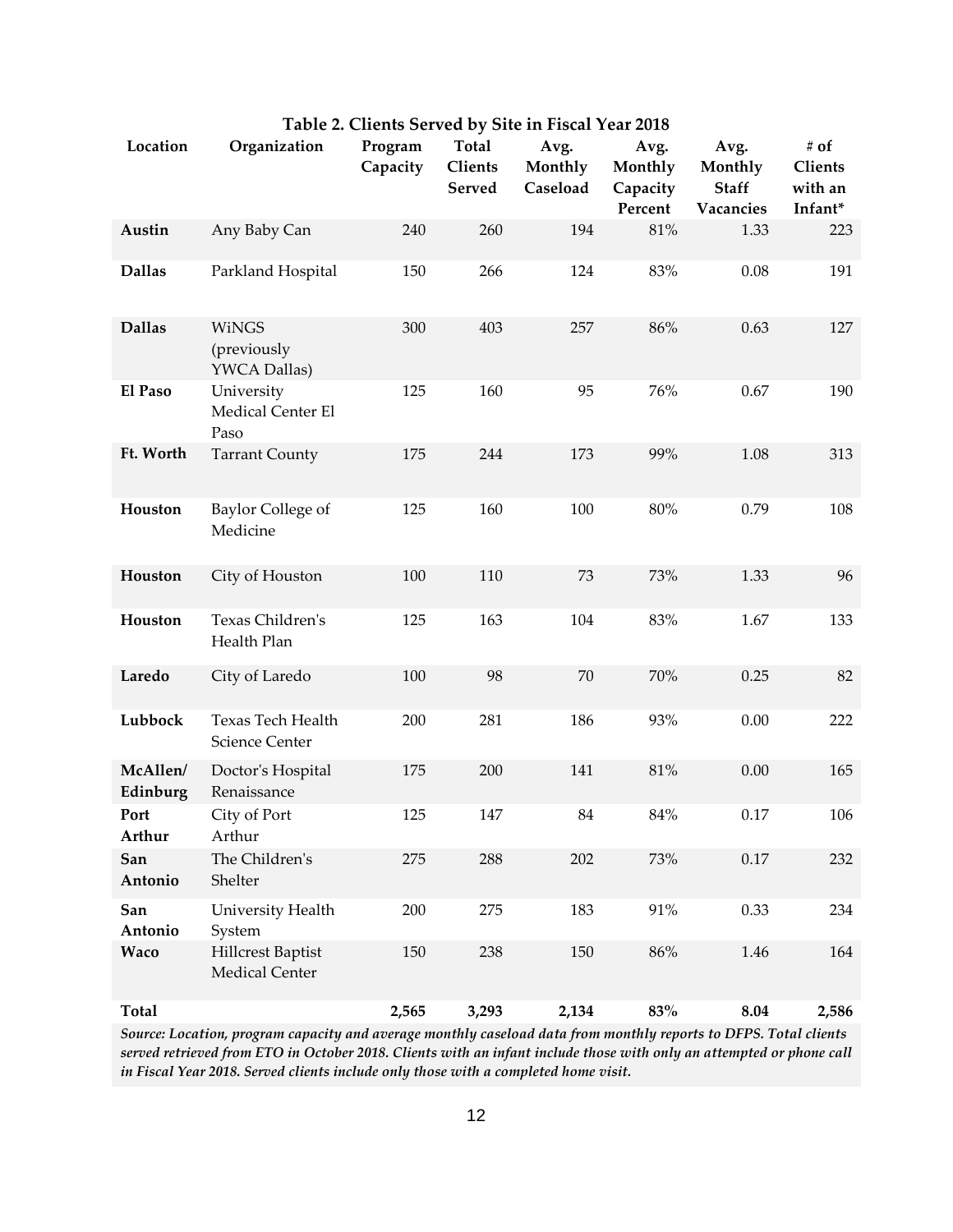### <span id="page-16-0"></span>*Clients Enrolled in Fiscal Year 2018*

To determine whether National Nurse-Family Partnership programs are operating with fidelity to the model, NFP National Service Office issues quarterly fidelity reports that show whether each site adheres to the measurable model elements. The most recent fidelity report covered program year 2018 (July 1, 2017 to June 30, 2018).

In program year 2018:

- 99.0 percent of newly enrolled TNFP clients were first-time mothers;
- 97.8 percent had income below 185 percent of the poverty level; and
- 98.0 percent were enrolled before their 28<sup>th</sup> week of pregnancy.

All clients resided in Texas and 99.3 percent agreed to participate voluntarily. In each case, TNFP fared equivalent to or better than the nation as a whole, as illustrated in **Figure 2**, below.

#### <span id="page-16-1"></span>**Figure 2 Client-Characteristic Elements of Fidelity in TNFP and National NFP, Program Year 2018**



In Fiscal Year 2018, TNFP enrolled 1,459 new participants. Clients came to TNFP through referrals from various sources, including:

- Clinics (21 percent);
- Women, Infants, and Children (WIC) (13.4 percent);
- pregnancy testing clinics (11 percent); and
- schools (6 percent).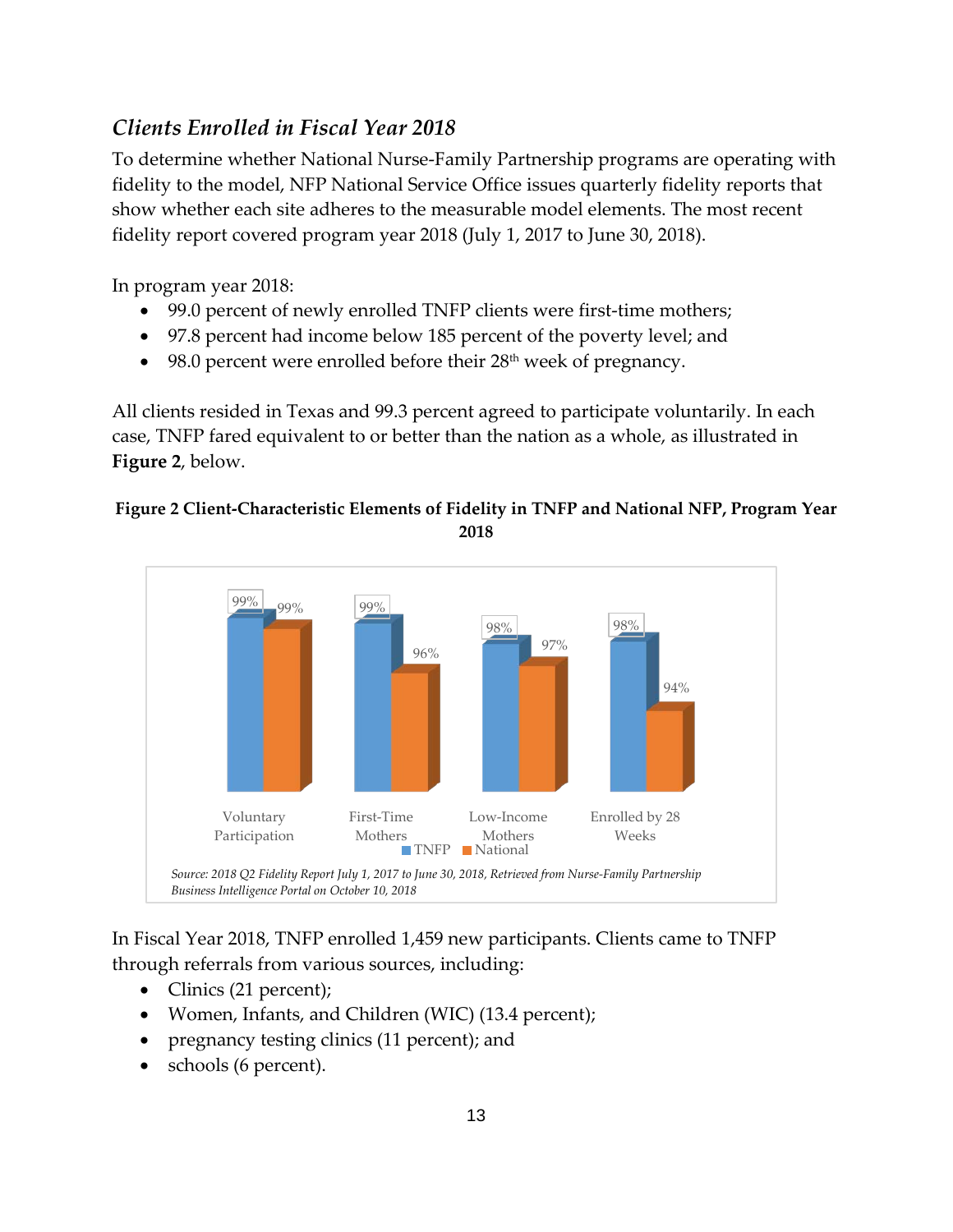The clients enrolled by TNFP in Fiscal Year 2018 were diverse in terms of their age, race and ethnicity, and primary language spoken. The demographic characteristics of newly enrolled TNFP clients and national NFP clients are presented in **Table 3**, below.

With a median age at enrollment of 20, the majority of clients that TNFP enrolled in Fiscal Year 2018 are young mothers. There were also a number of enrolled clients who fell into higher risk groups based on age:

- 42 percent were under age 20; and
- 2 percent were very young teens (under age 15).

Nationally, 34 percent of newly enrolled clients were under age 20. This difference suggests that the clients served by TNFP face a greater risk of poor pregnancy, child, and family outcomes than those served by NFP nationally.

TNFP mothers are also diverse in terms of their race and ethnicity. Overall, 59 percent identified as White, the largest racial group, and 25 percent identified as Black or African American. In Fiscal Year 2018, 57 percent of clients identified as Hispanic or Latino, but there was wide geographic variation in client race and ethnicity by site.

#### **Anna's NFP Success Story**

#### **Texas NFP helped one first-time mother move from homelessness to self-sufficiency.**

When Anna came to the program, she was homeless and 20 weeks pregnant with twins. With two years of support from the NFP program, she rode the bus daily with her twins for a year until she was able to save enough money for a vehicle, successfully breastfed her twins to two years of age, has held a job, and now has stable housing.

This diversity was also reflected in the primary language spoken. Overall, 84 percent of newly enrolled TNFP clients spoke English as their primary language and 15 percent spoke Spanish as their primary language. Only two percent of newly enrolled TNFP clients identified a language other than English or Spanish as their primary language in Fiscal Year 2018. To accommodate the diversity of primary languages, most TNFP sites have at least one bilingual nurse, and all efforts were made to provide interpreters and translators to clients whose first language was not English or Spanish.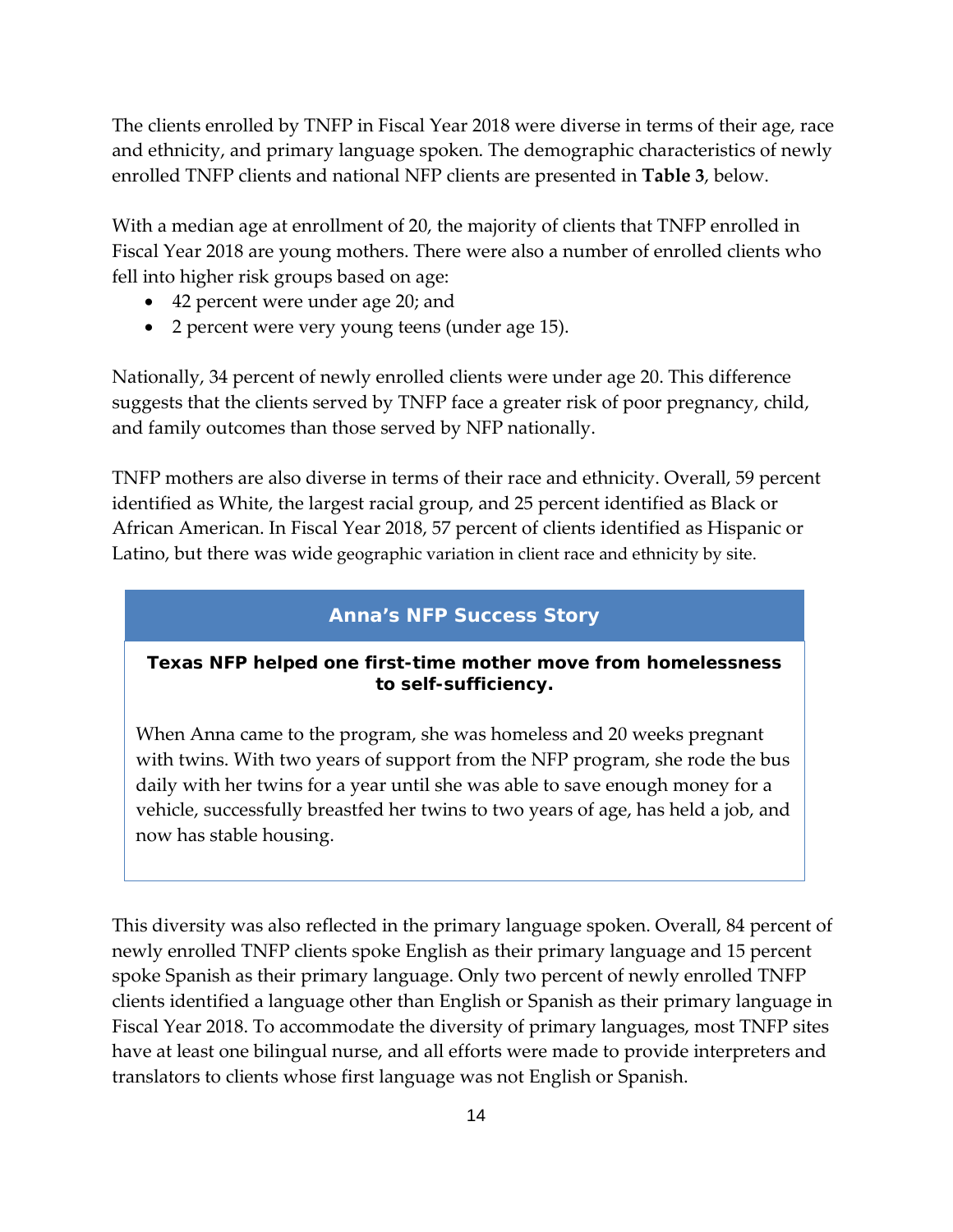<span id="page-18-0"></span>

|                         |                         | <b>Texas Nurse-Family</b> | <b>National Nurse-</b>    |
|-------------------------|-------------------------|---------------------------|---------------------------|
|                         |                         | Partnership               | <b>Family Partnership</b> |
| Characteristic          |                         | (FY2018)*                 | (PY2018)**                |
| Age                     |                         | $(n=1, 454)$              | $(n=23,060)$              |
|                         | Under 15                | 1.7%                      | 1.1%                      |
|                         | 15 to 17                | 18.4%                     | 13.7%                     |
|                         | 18 to 19                | 21.9%                     | 19.2%                     |
|                         | 20 to 24                | 33.5%                     | 36.0%                     |
|                         | 25 to 29                | 15.0%                     | 18.6%                     |
|                         | $30+$                   | 9.5%                      | 11.4%                     |
| Ethnicity               |                         | $(n=1,367)$               | $(n=21, 146)$             |
|                         | Hispanic                | 57.0%                     | 30.6%                     |
|                         | Not Hispanic            | 37.2%                     | 65.9%                     |
|                         | Declined to Self-       |                           |                           |
|                         | Identify                | 5.8%                      | 3.5%                      |
| Race                    |                         | $(n=1,367)$               | $(n=21,030)$              |
|                         | <b>Black or African</b> |                           |                           |
|                         | American                | 25.4%                     | 32.7%                     |
|                         | White                   | 59.2%                     | 45.8%                     |
|                         | Multiracial             | 2.9%                      | 4.9%                      |
|                         | Other                   | 2.9%                      | 5.6%                      |
|                         | Declined to Self-       |                           |                           |
|                         | identify                | 9.6%                      | 11.0%                     |
| <b>Primary Language</b> |                         | $(n=1,367)$               | $(n=21,264)$              |
|                         | English                 | 83.6%                     | 85.0%                     |
|                         | Spanish                 | 14.6%                     | 11.0%                     |
|                         | Other                   | 1.8%                      | 4.1%                      |

#### **Table 3. Demographic Characteristics of Newly Enrolled TNFP Clients, Fiscal Year 2018**

\* A total of 1,459 new clients enrolled in TNFP fiscal year 2018, across all sites. Some clients had missing data for one or all of the demographic categories. Missing data are not included in the calculations.

\*\* Data for TX Fiscal Year 2018 are not available at the national level. Data for program year 2018, which spans July 1, 2017 to June 30, 2018 are provided as a point of comparison. A total of 23,095 new clients enrolled in national NFP sites in program year 2018.

*Source: DFPS analysis of TNFP site data from Efforts to Outcomes, retrieved October 9, 2018 and National statistics from program year 2018 quarterly reports*

**Figure 3**, shows the income distribution of clients enrolled in the TNFP program in fiscal year 2018. While all TNFP clients were required to be low-income, the data shows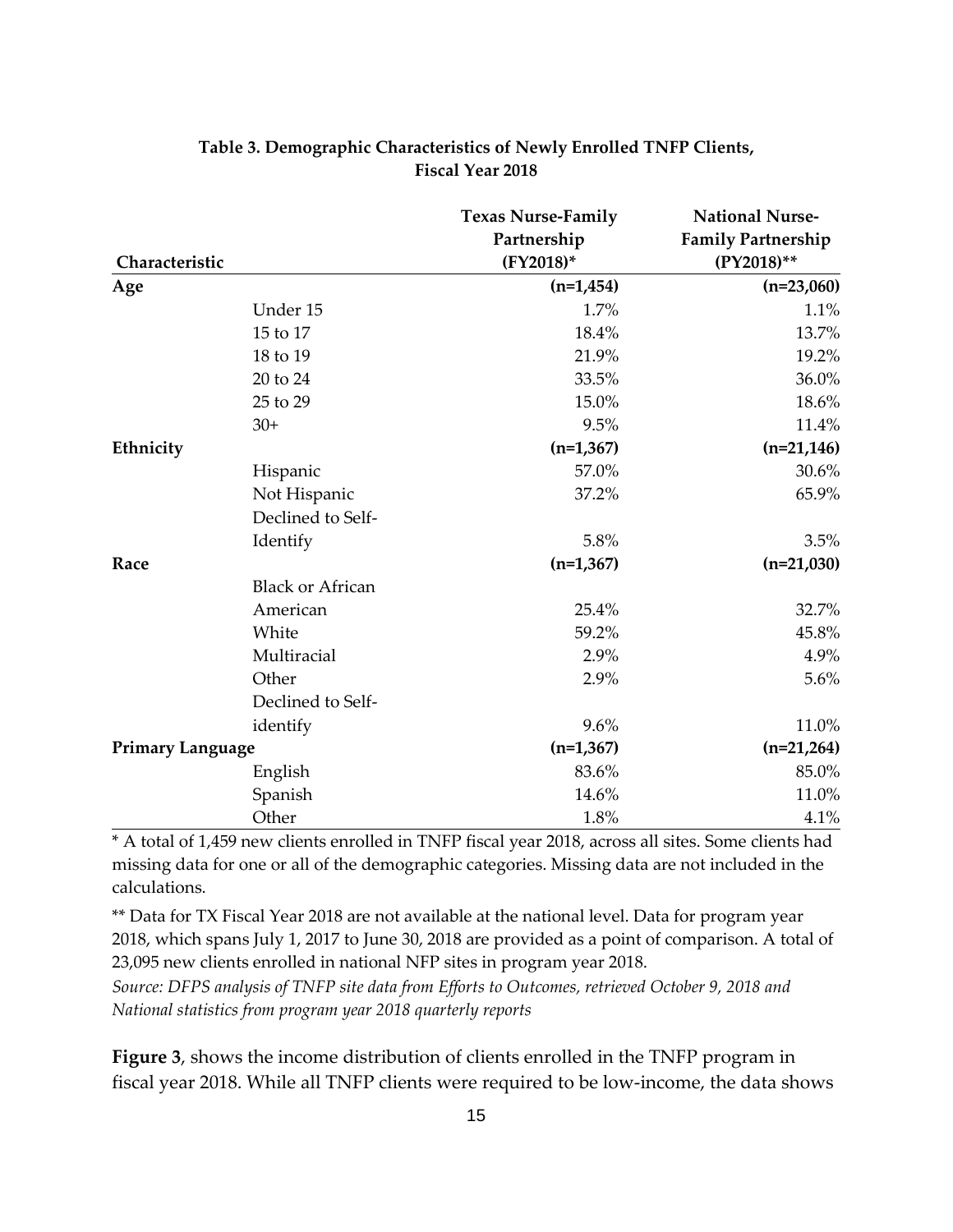that TNFP program sites are serving a large number of participants who are very lowincome. Of the 1,254 newly enrolled clients who reported income information, 29 percent of clients reported that they were financially dependent on their parents or guardians. Among those who were not dependents (885 clients), 32 percent reported that they had income of \$6,000 or less per year, or 36 percent of the federal poverty level for a household of two and 58 percent reported making less than \$9,000 per year, approximately 55 percent of the federal poverty level for a household of two.

<span id="page-19-0"></span>

#### **Figure 3. Income Ranges of Newly Enrolled TNFP Clients, Fiscal Year 2018**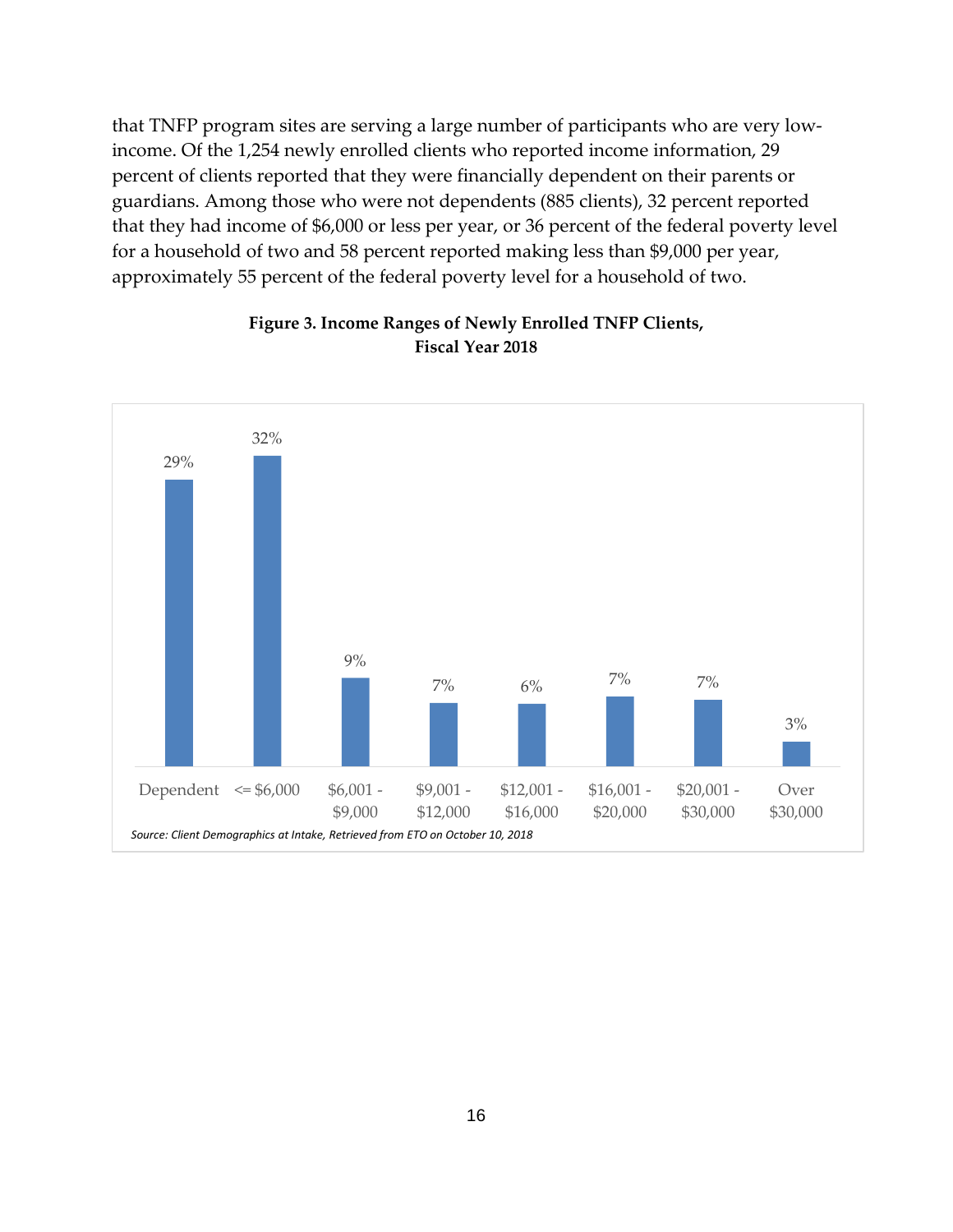# <span id="page-20-0"></span>**Adherence to NFP Model Elements**

There are 18 elements to the Nurse-Family Partnership model, which, if implemented correctly are expected to result in outcomes similar to those achieved in the randomized control trials. The Texas Nurse Family Partnership competitive grant program works closely with NFPNSO to ensure that all sites are in compliance with the model elements. When a new site is created, NFPNSO provides information on how to hire, budget, and train with fidelity to the model elements. Once sites are fully operational, NFPNSO also helps them run and interpret annual fidelity reports for the previous program year. In program year 2018 (July 1, 2017 to June 30, 2018), all TNFP sites were in compliance with the 18 model elements, with an average fidelity index of 87 out of 100.

Of the 18 model elements, three were previously discussed in the clients served section of the report (voluntary participation, first-time motherhood, and low-income status). There are two additional types of elements that are of particular interest:

- adherence to the recommended frequency, duration, and content of visits; and
- the regular assessment of mother and child health and well-being.

These two types of elements are discussed in greater detail below. More information about the remaining model elements is provided in the appendix to this report.

## TNFP Sites in their **Communities**

Doctors Hospital Renaissance (McAllen/Edinburg) partnered with the UT RGV mobile health clinic to better serve women in the RGV and empowered clients to participate in

Healthy Families Initiative Discussions of healthcare needs, barriers, and concerns of Mexican Americans in the RGV.

The Children's Shelter (San Antonio) partnered with Latched and WIC to provide in home lactation visits and group supports for clients

Hillcrest Medical Center Staff completed 75 hours of community service at food pantries, WIC, pregnancy centers and car seat safety events.

City of Port Arthur partnered with TXDOT to provide free car seats to local families and install seats along with educating the public at community events

WiNGS partnered with the Akola Project to offer income opportunities to clients through jewelry creation and sales at Neiman Marcus

Parkland partnered with seven community based clinics on a new referral process to actively refer clients to NFP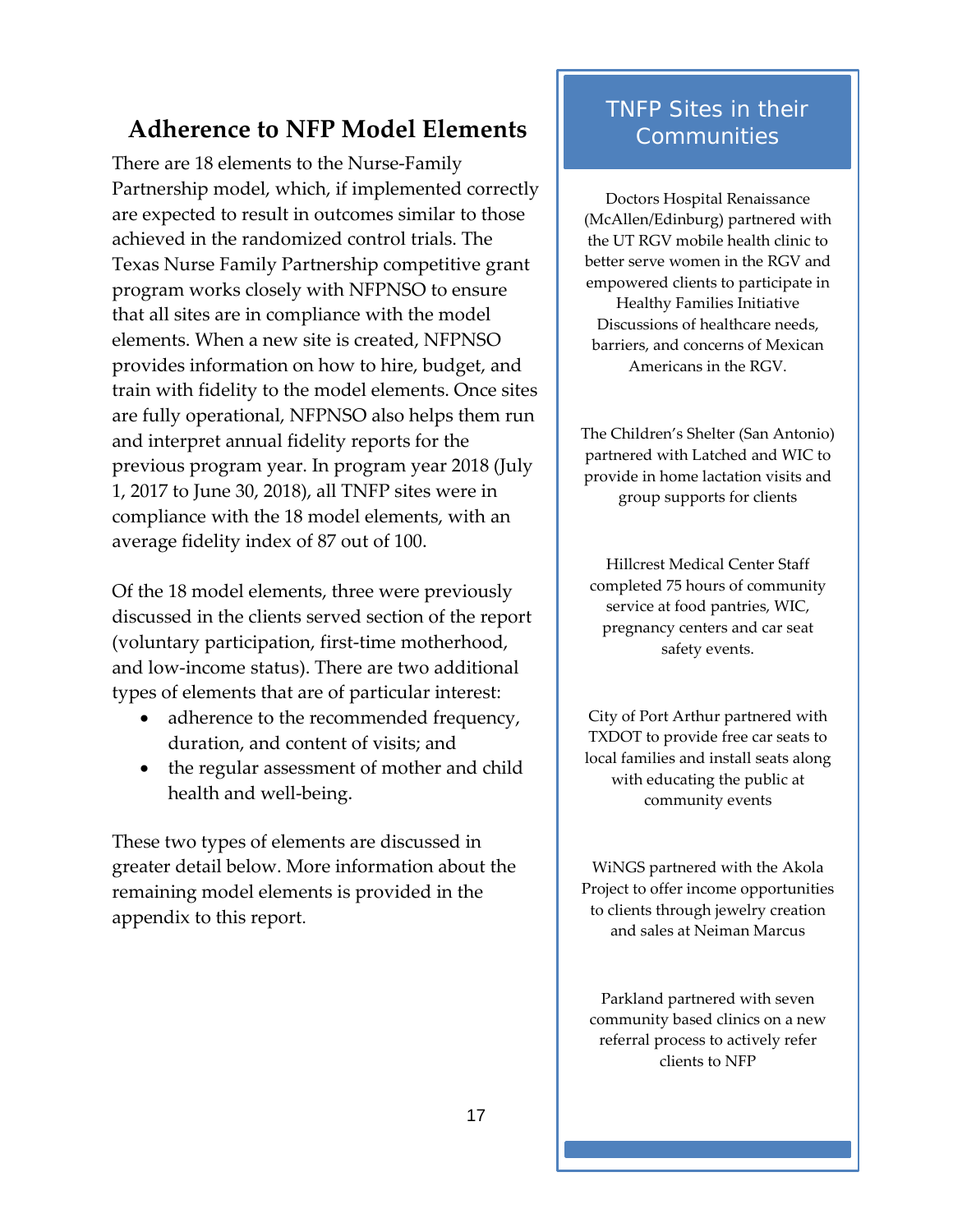#### <span id="page-21-0"></span>*Visit Frequency, Duration, and Content*

Model elements five, six, seven and ten address the characteristics of nurse home visits. These elements are meant to ensure that the interventions provided by the nurse home visitors are consistent with the visits that were provided in the randomized control trials. As mentioned previously, they allow some flexibility within these standards to address client needs.

*Element 5. Client is visited one-to-one, one nurse home visitor to one first-time mother.* NFP clients are visited by one home visitor to every first-time mother. If the client would like to include other family members or her significant other in the visit, they may attend. Fathers are particularly encouraged to attend visits when possible and appropriate. The nurse home visitor engages in a therapeutic relationship with the client that is focused on meeting the individual client's needs and empowering her to promote her own health and the health and well-being of her child. In some circumstances, the nurse home visitor may bring another home visitor or supervisor for the purposes of peer consultation. This often helps the client learn that the nurse home visitors work as a team to help support their clients and can reduce attrition if the home visitor goes on leave or if there is agency turnover.

The TNFP program closely follows NFPNSO guidelines pertaining to home visits. Overall, 99 percent of all TNFP visits in program year 2018 were one-on-one with clients. This is on par with the 99 percent of NFP visits done one-on-one at the national level.

*Element 6. Client is visited in her home as defined by the client, or in a location of the client's choice.* NFPNSO defines the client's home as the place where she is currently residing for the majority of time. This could include a shelter, friend's home, or temporary living situation for some of the most at-risk clients. Visiting the client in her home allows the nurse home visitor a better opportunity to observe, assess, and understand the client's and child's living context and challenges. More specifically, home visits allow the nurse to assess client safety, social dynamics, ability to provide basic needs, and the motherchild interaction. As mentioned previously, NFPNSO does allow some home visits to take place in other settings such as libraries, schools, or places of employment due to issues with the client's schedule or living situation. These visits are the exception rather than the rule and scheduled based solely on the client's need for accommodation.

Overall, 83 percent of TNFP visits took place in the home and 94 percent of clients received at least one home visit in program year 2018.On both measures, Baylor Health Teen Clinic was significantly lower than all others, predominantly due to the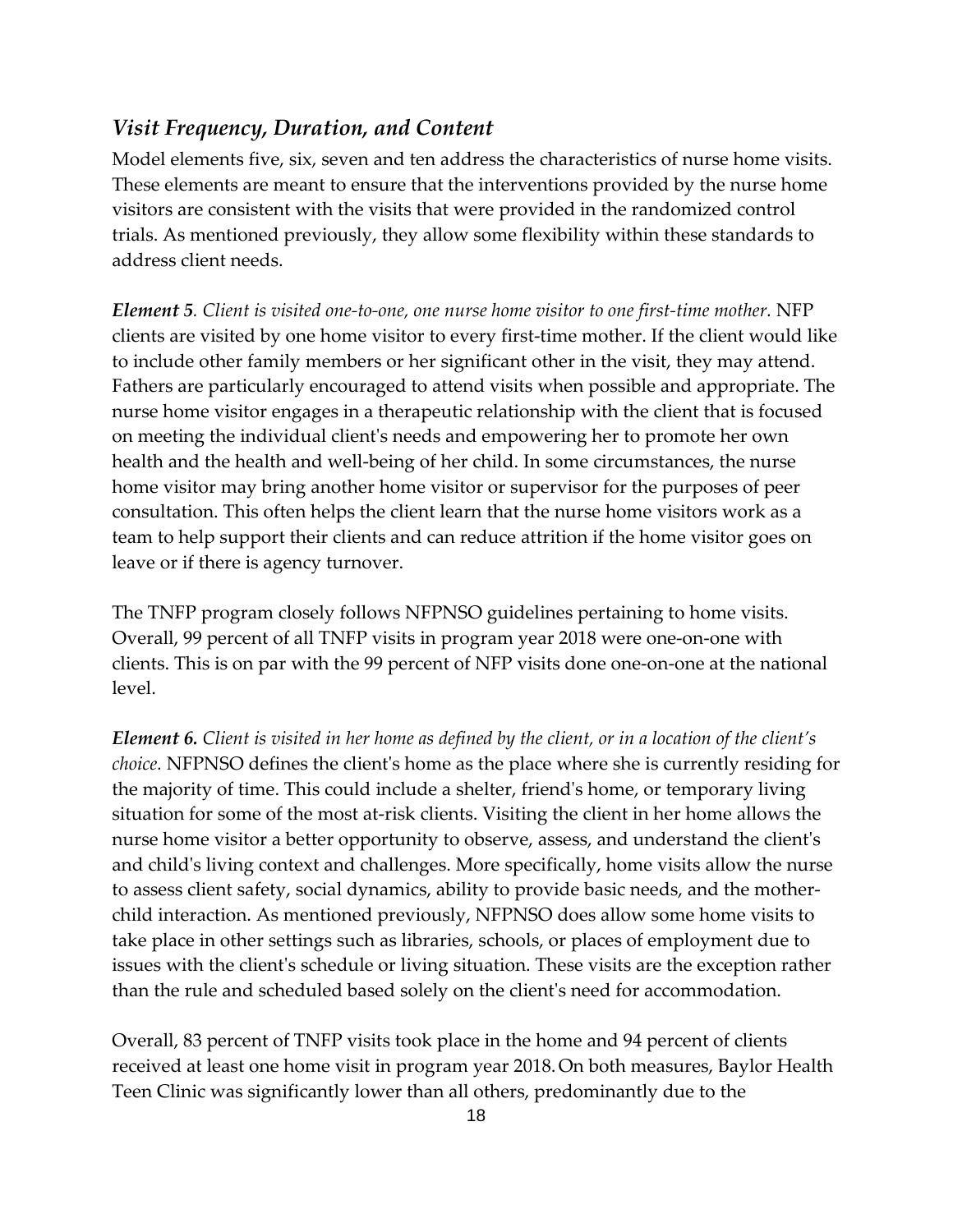population served by the site. Even with this outlier, TNFP performed slightly lower than the national average on these measures. Nationally, 86 percent of visits occurred in the home and 96 percent of clients received at least one home visit.

*Element 7. Client is visited throughout her pregnancy and the first two years of her life in accordance with the NFP visit schedule or an alternative schedule agreed upon between the client and nurse.* The frequency of home visits may influence the effectiveness of the NFP programs. Even if clients do not use the home visitor to the maximum level recommended, the regular contact from the nurse home visitor over a long period of time is a powerful tool for change for the mother and the family. The high frequency of home visits early in the pregnancy and throughout the first two years of the child's life may have the greatest impact on maternal behavior, and thereby the highest probability of improving outcomes. For example, substance abuse, smoking, and nutrition greatly influence fetal development. By addressing these issues early with the client, the risks for adverse outcomes for the mother and child can be reduced.

NFPNSO measures adherence to element seven through client retention rates in each phase of the program. TNFP clients were retained in the program at rates greater than or equal to national NFP for all three phases. **Figure 4**, below shows the differences between TNFP and national NFP. It should be noted that the retention rates are calculated based on the potential completers of each phase, so greater retention in the pregnancy phase means more potential completers at each stage of the program.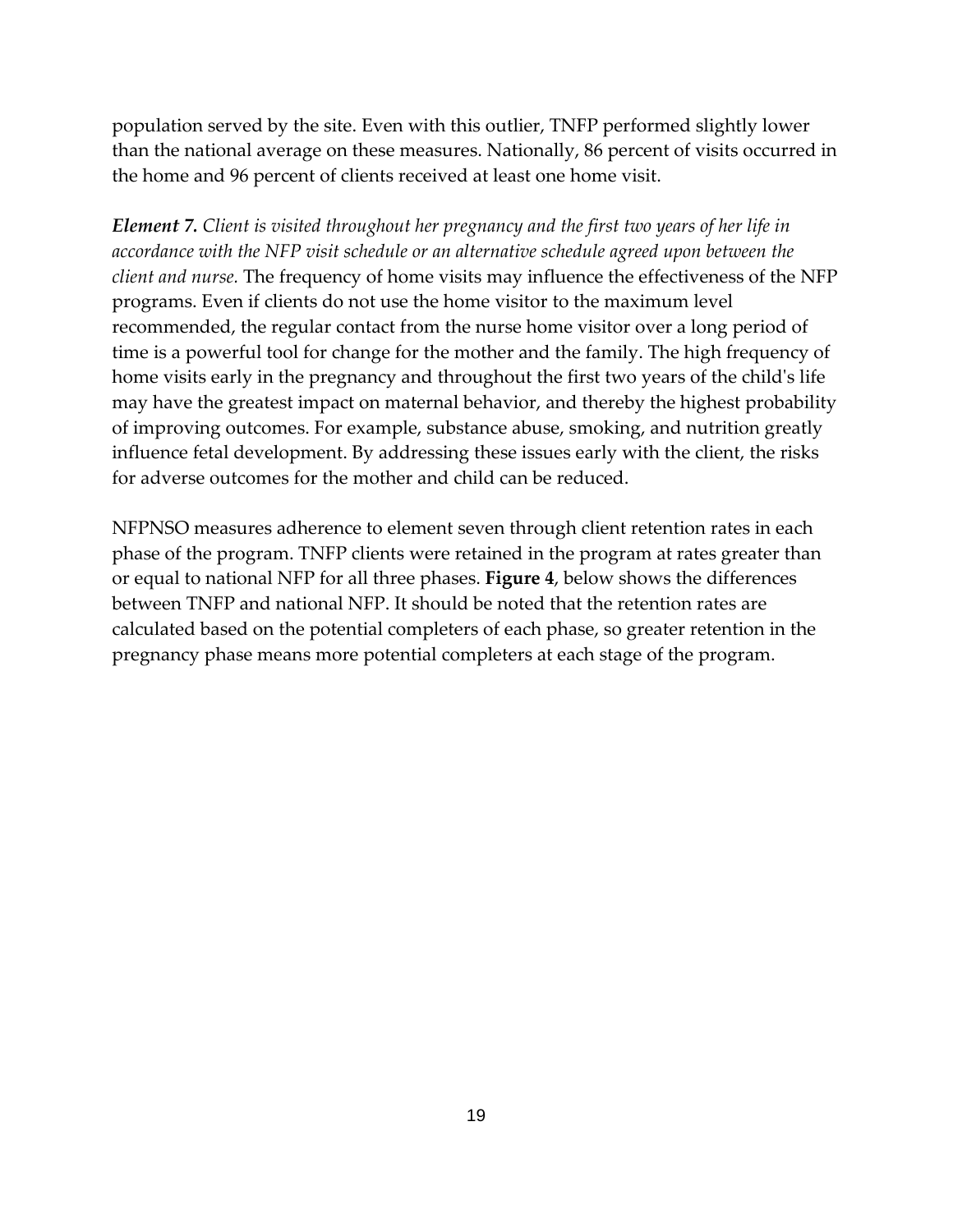<span id="page-23-0"></span>

#### **Figure 4. Retention During Each Phase for TNFP and National NFP, Program Year 2018**

Additionally, PEI tracks adherence to element seven by tracking family engagement in the program for at least one year. In Fiscal Year 2018, 89 percent of families who had enrolled a year ago were still enrolled in the program. Long-term enrollment in TNFP ensures that families receive the full benefits of the program.

*Element 10. Nurse home visitors, use professional knowledge, nursing judgment, nursing skills, screening tools and assessments, frameworks, guidance and the NFP Visit-to-Visit Guidelines to individualize the program to the strengths and risks of each family and apportion time across the defined program domains.* Nurse home visitors use strength-based approaches to working with families and individualize the guidelines to meet clients' needs. These approaches fall under six life domains. Nurse home visitors are encouraged to include information about all of the domains in each visit. **Table 4** shows the six life domains and the types of issues addressed under each domain.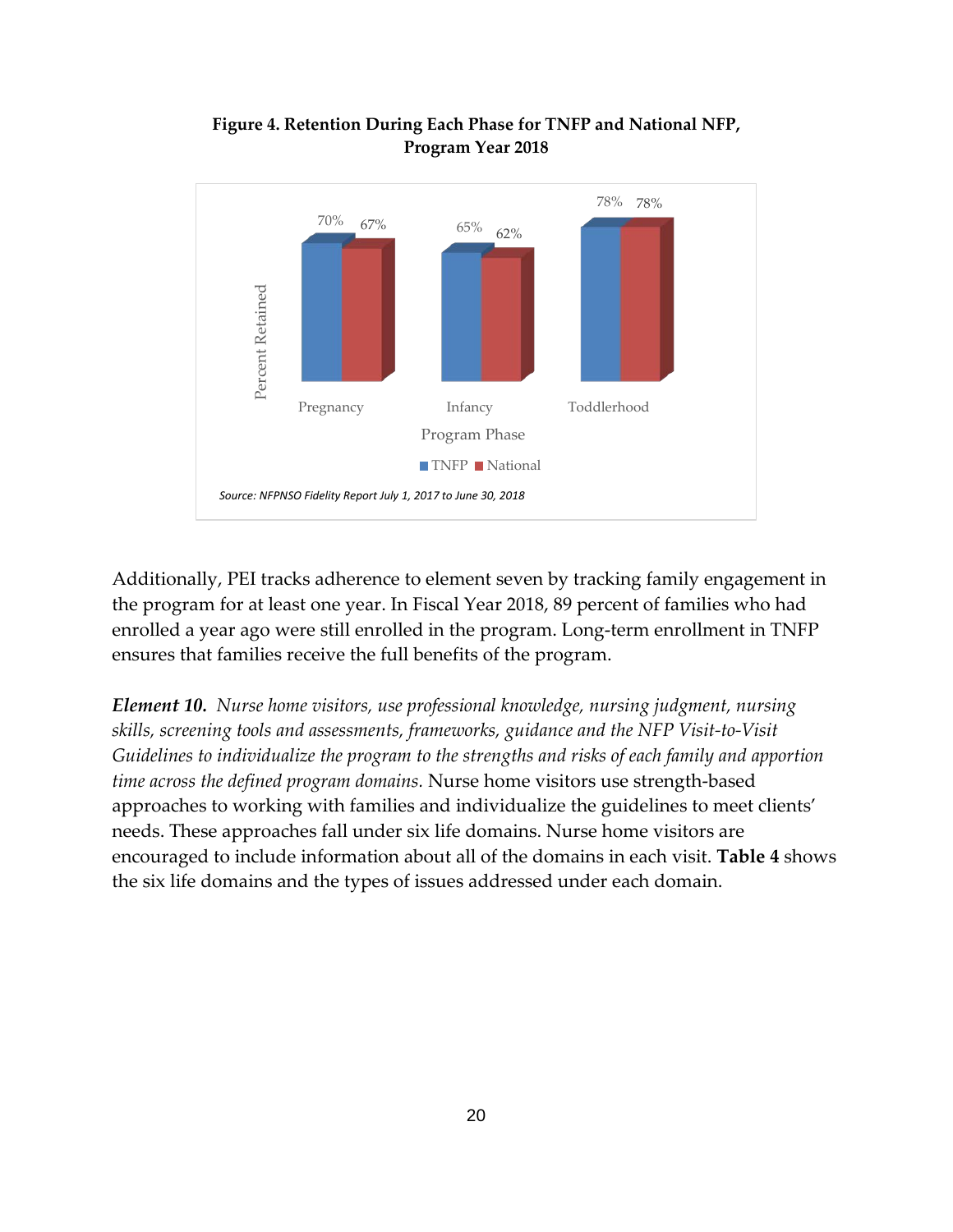|  | <b>Table 4. NFPNSO Life Domains</b> |  |  |
|--|-------------------------------------|--|--|
|--|-------------------------------------|--|--|

<span id="page-24-0"></span>

| Domain                    | <b>Issues Addressed</b>                                          |  |
|---------------------------|------------------------------------------------------------------|--|
| <b>Personal Health</b>    | Health maintenance practices, nutrition and exercise, substance  |  |
|                           | abuse, and mental health functioning                             |  |
| Environmental             | The adequacy of home, work, school, and neighborhood for         |  |
| Health                    | maternal and infant health                                       |  |
| <b>Life Course</b>        | Client goals related to childbirth planning and economic self-   |  |
| Development               | sufficiency                                                      |  |
| <b>Maternal Role</b>      | Client's acceptance of the mothering role; knowledge and skills  |  |
|                           | to promote the physical, behavioral, and emotional health of a   |  |
|                           | child                                                            |  |
| <b>Friends and Family</b> | Helping clients deal with relationship issues, and enhance their |  |
|                           | own goals and management of child care                           |  |
| <b>Health and Human</b>   | Linking families with needed community resources                 |  |
| <b>Services</b>           |                                                                  |  |

It should be noted that there is significant flexibility within the guidelines to address the strengths and challenges faced by each family. Nurse home visitors are expected to individualize visit content to meet the client's needs rather than adhering to a predetermined schedule. This may mean that as certain challenges occur in the lives' of clients and their families that one or more life domains may not be covered in a given visit. This is consistent with the expectations of NFPNSO.

**Figure 5** shows the weighted average percent of time spent on each domain per visit in each phase for TNFP sites as compared to the national average. TNFP home visitors were in-line with NFP sites nationally on the proportion of time spent at each home visit devoted to the five domains. According to NFP standards, TNFP and national NFP sites were in or above range on discussions of all domains in the pregnancy phase and in most domains in the infancy and toddlerhood phases that are measured using the time spent metric. Sites were slightly below standard for discussion of the maternal role in infancy and toddlerhood (45 to 50 percent) and slightly below the range for life course development in toddlerhood (18 to 20 percent), both nationally and in Texas. The final domain--health and human services--is measured primarily through referrals rather than time spent, and is discussed further in the assessment of health and wellbeing section of this report.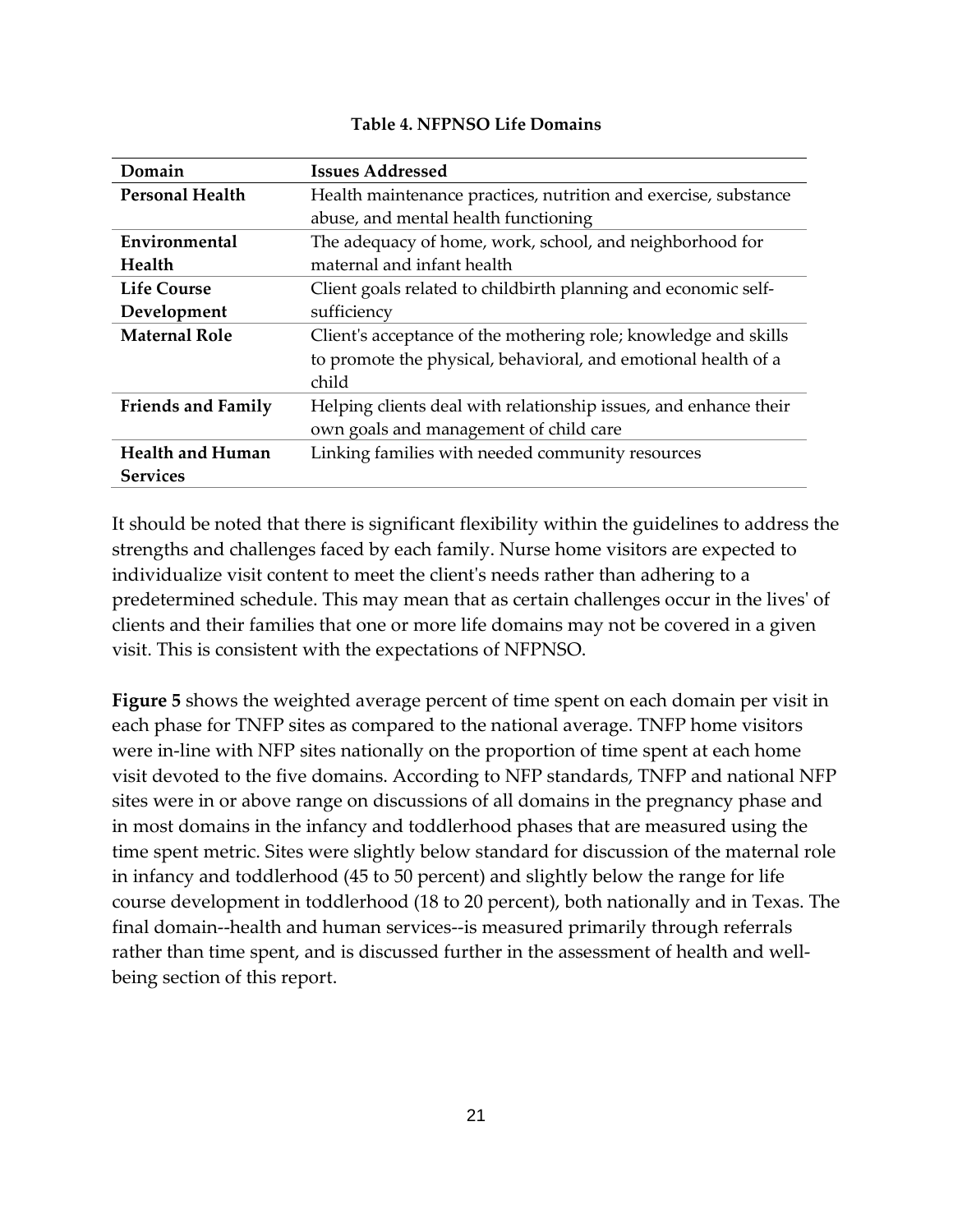

#### <span id="page-25-1"></span>**Figure 5. Average Time Spent Per Visit on Each Domain for TNFP and National NFP, Program Year 2018**

### <span id="page-25-0"></span>*Assessment of Health and Well-Being*

One of the key services provided by nurse home visitors in the NFP program is to regularly assess the health and well-being of mothers and children participating in the program. To accurately and regularly conduct those assessments, nurse home visitors must:

- follow the visiting guidelines discussed in the previous section;
- enter the program with sufficient education to adequately assess health and wellbeing; and
- receive adequate training on the NFP model, theories, and structure to deliver the program in a way that facilitates formal and informal assessments of health and well-being.

Model elements eight, nine, and eleven address the education and training required of nurse home visitors to be able to adequately and regularly assess maternal and child health and well-being.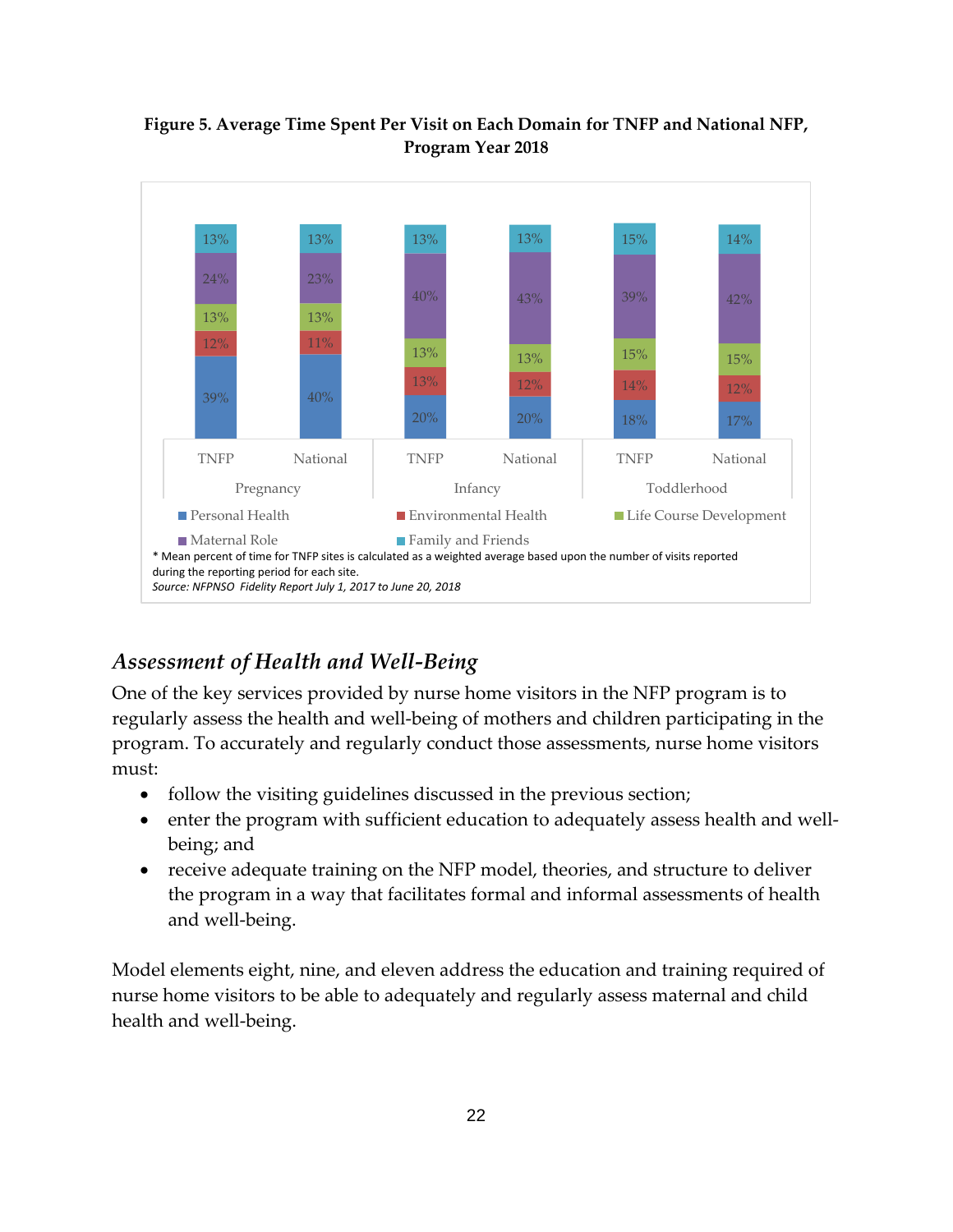**Element 8.** *Nurse home visitors and nurse supervisors are registered professional nurses with a minimum of a Baccalaureate degree in nursing (BSN).* When new nurse home visitors are hired into the program, supervisors are expected to evaluate their background, levels of knowledge, skill and abilities in relation to the services provided by the NFP program. A Bachelor of Science in Nursing (BSN) degree is the standard educational background for entry into public health, and the model expects that all nurse home visitors will be licensed registered nurses with at least a BSN. For supervisors, a master's degree in nursing is preferred. In circumstances where agencies struggle to hire nurses with a BSN, NFPNSO does allow for agencies to hire experienced nurses without a BSN. When agencies do so, they are expected to support professional development and encourage the nurse to complete a BSN. Sites seeking to hire non-BSN nurses are expected to consult with the state and NFPNSO on the hire.

At the end of program year 2018, all TNFP program sites were in adherence with this program element. 98 percent of TNFP nurse home visitors have a Bachelor's degree or higher in nursing, as compared to 88 percent nationally.

**Element 9***. Nurse home visitors and nurse supervisors complete core educational sessions required by Nurse-Family Partnership National Service Office and deliver the intervention with fidelity to the Nurse-Family Partnership Model.* The specialized nature of the NFP program requires extensive training on the model, theories and structure to deliver the program effectively, even among the highly trained group of nurses hired to work for NFP programs. NFPNSO requires that all nursing staff complete all NFP education sessions in a timely manner, the first two of which must be complete before nurse home visitors can start visiting clients. The additional training sessions offered by NFPNSO are listed below. Two of the training sessions deal with the administration of formal assessments of child and maternal well-being, but all of the trainings feature skills and knowledge that are essential for the informal assessment of family well-being.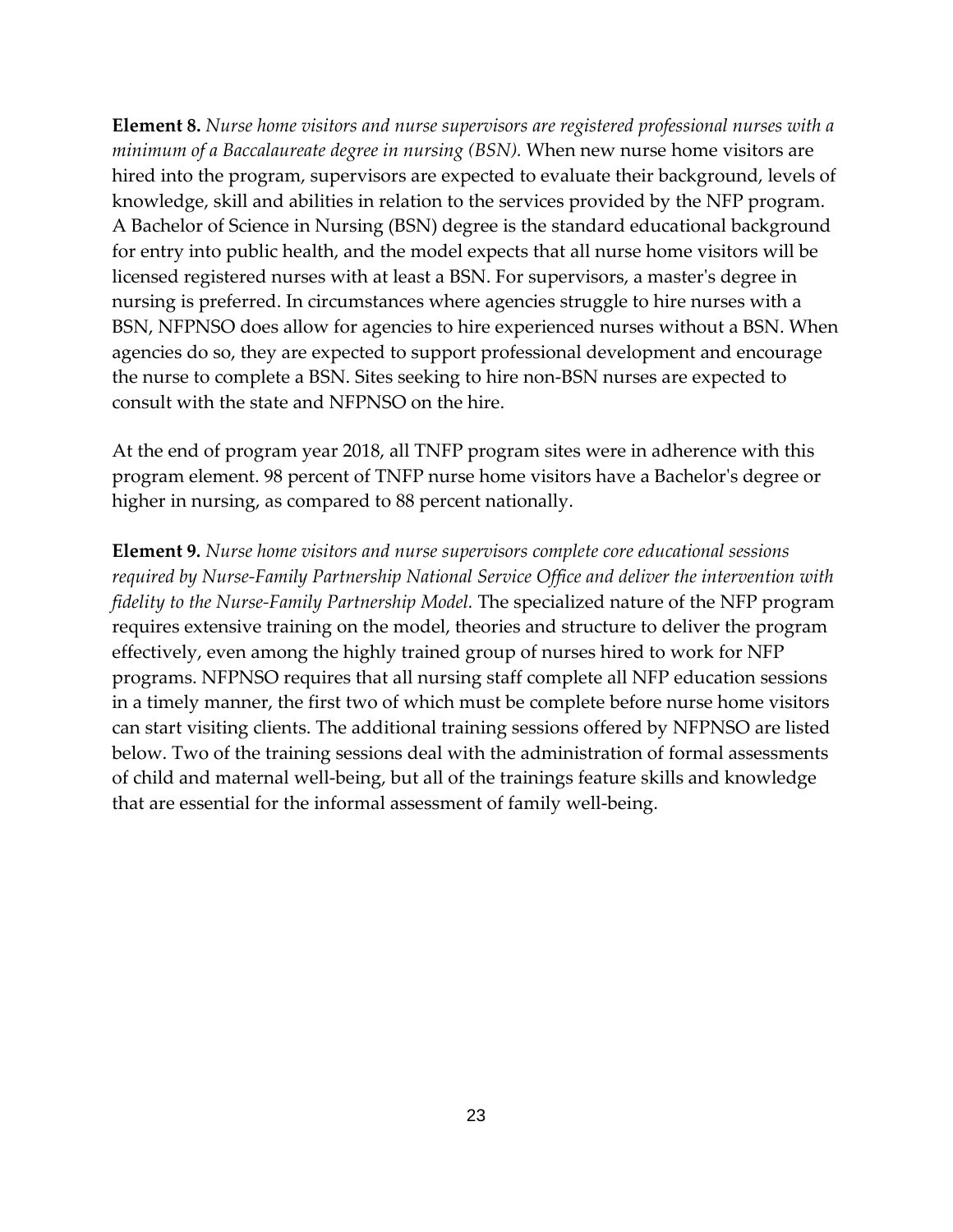#### **Examples of NFPNSO Training Sessions**

- Instruction on motivational interviewing
- Partners in Parenting Education (PIPE)
- Ages and Stages Questionnaire (ASQ), and Ages and Stages Questionnaire, Social Emotional Screening (ASQ-SE)
- Assessment of child health and development
- Positive parenting and care giving
- Infant cues and behaviors (Keys to Caregiving)
- Texas Health Steps modules (optional)
- The Office of the Attorney General Paternity Opportunity Program
- Identification of complications during pregnancy
- Didactic Assessment of Naturalistic Caregiver-child Experience (DANCE)

By the end of program year 2018, 83 percent of nurse home visitors at TNFP sites had completed their initial NFPNSO educational training sessions. Of the remaining 17 percent, two-thirds had been employed with TNFP less than nine months.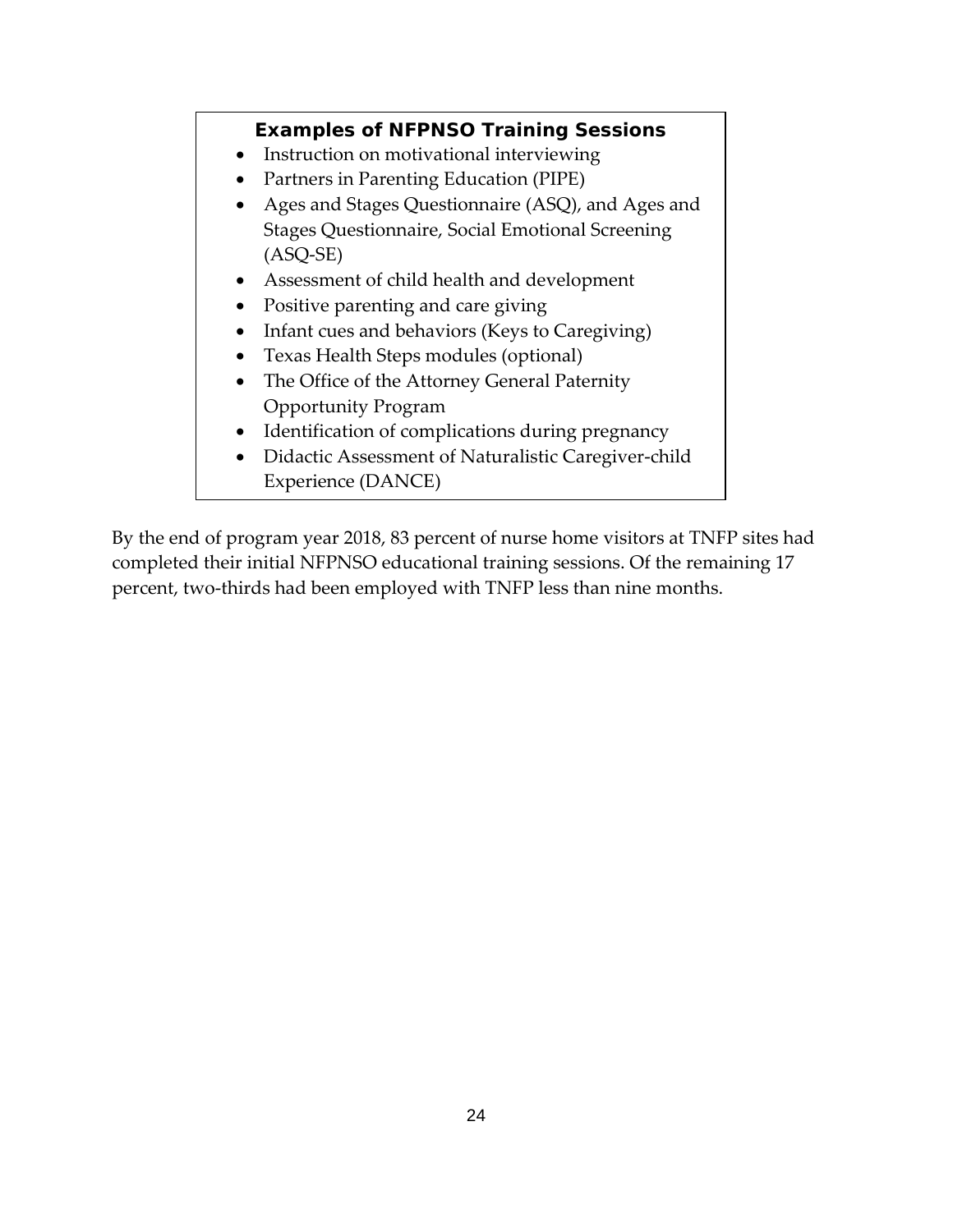# **Making a Difference for Families**

<span id="page-28-0"></span>The overarching goal of Nurse-Family Partnership (NFP) programs is to intervene early in life to improve the lives of low-income children in a way that will benefit them and their communities across the life course. The introduction chapter of this report highlighted research into the long-term impacts of Nurse-Family Partnership programs. While the Texas Nurse-Family Partnership competitive grant program (TNFP) has not been in existence long enough to evaluate these long-term impacts, and such an analysis would be beyond the scope of this report, there are some short-term outcomes that can be assessed for Fiscal Year 2018, many of which have been associated with the positive long-term impacts that TNFP seeks to improve.

#### <span id="page-28-1"></span>*Establishment of Paternity*

Section 265.103, Texas Family Code requires TNFP program sites to assist clients in establishing paternity of their babies through an Acknowledgement of Paternity (AOP) form. To fulfill this requirement, TNFP helps clients understand paternity and child support services, and information on paternity establishment is provided to all clients. As mentioned in the previous section, all nurse home visitors complete the training in the Office of the Attorney General Paternity Opportunity Program as a part of their initial training. Nurse home visitors also complete an annual refresher course offered through the Office of the Attorney General and are able to complete AOP documentation should a client desire to complete it prior to their delivery.

In Fiscal Year 2018, 58 TNFP clients completed AOP documentation with their nurse home visitor prior to delivery. The number of clients who completed AOP documentation during their hospital stay following the birth of their child, or at a later time is not independently tracked by the TNFP program. PEI is working with the Child and Family Research Partnership in Fiscal Year 2019 to facilitate a data matching agreement with the Office of the Attorney General to match this client AOP data with their records.

#### <span id="page-28-2"></span>*Improving Pregnancy and Maternal Outcomes*

Intervening in the lives of new families at the very beginning, prior to birth can have long-lasting impacts on the health, well-being, and long-term success of children. Based on analysis of Fiscal Year 2018 data, TNFP programs appear to be associated with improved short-term outcomes that have an impact on long-term health and well-being.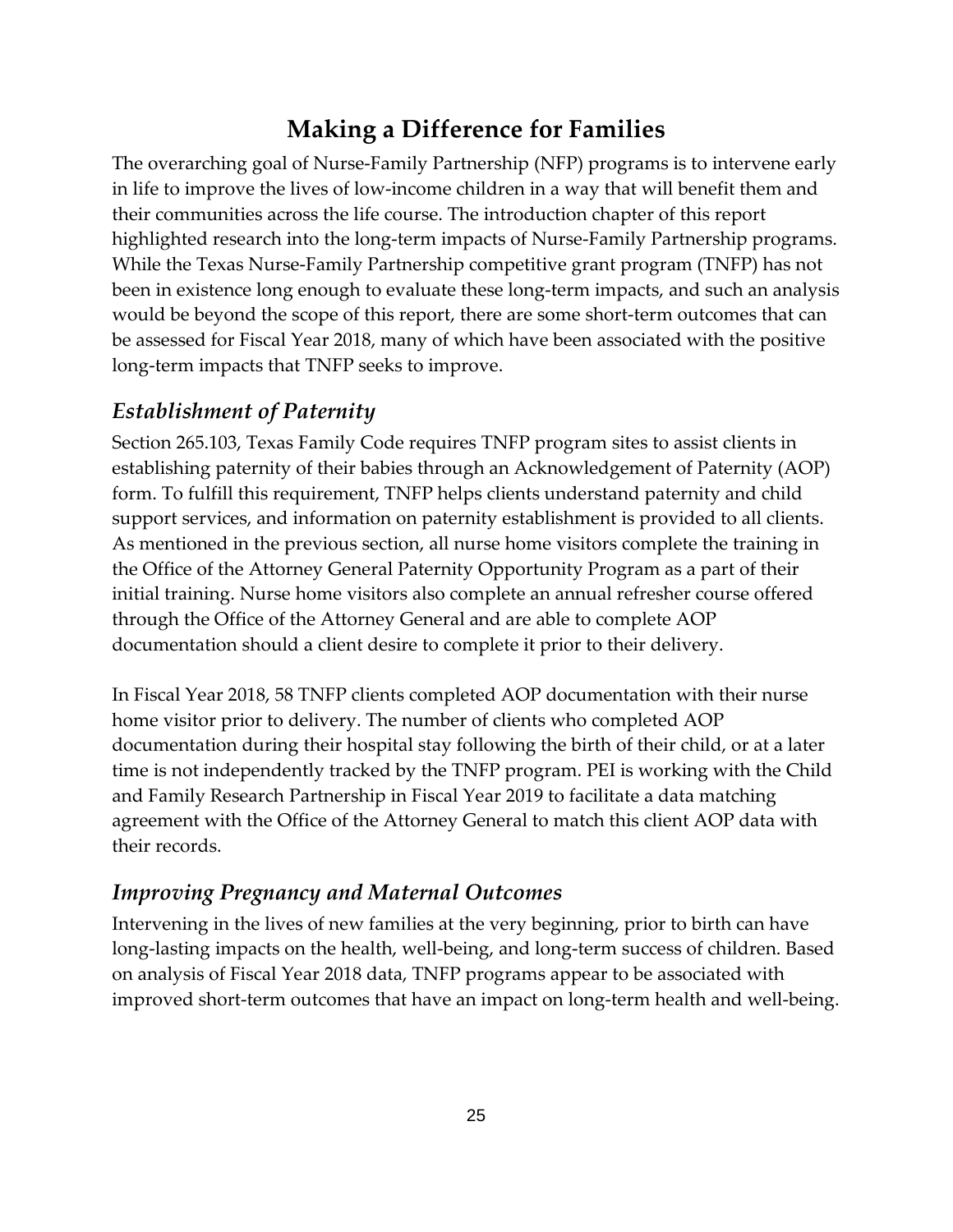#### **Full-Term Births**

Preterm births are an important risk factor for future child health and well-being and family well-being across the life course. Babies born preterm have greater mortality rates than full term infants and are at a higher risk for a number of health problems at birth and later in life.vii Preterm births add an economic and emotional burden on families, and families with preterm babies are at a higher risk for child maltreatment. Preterm birth is also costly to society--the Institute of Medicine estimates that the cost of preterm births to the United States was over \$26 billion annually.<sup>viii</sup> Of the babies born to clients who enrolled in TNFP in Fiscal Year 2018, 88 percent were born full-term, meeting PEI's goal of at least 87 percent. It should be noted that there was wide variation across sites on this outcome, with sites ranging from 74 percent to 99 percent full-term births, with the data driven mostly by the demographic characteristics of clients and number of multiple births served by each site.

#### **Breastfeeding**

TNFP sites not only work to reduce risk factors for child maltreatment and poor overall health and well-being, they also seek to increase protective factors that help families thrive. Breastfeeding is an important protective factor. Breastfeeding has been associated with decreased risk of infections, asthma, and other health conditions for children and decreased risks of breast cancer in mothers. It's also associated with increased parental bonding and decreased risk of child maltreatment.<sup>ix</sup>

Increasing breastfeeding rates among clients is a key goal of TNFP for ensuring positive family health and well-being far into the future. Of the 736 children who were between 6 and 12 months old in fiscal year 2018, 36 percent were still receiving breastmilk at sixmonths, exceeding PEI's goal of 15 percent and the 12.4 percent of mothers in the reference group, unmarried mothers from the Texas subset of the Fragile Families study.<sup>x</sup> Additionally, this represents a marked improvement over Fiscal Year 2017 rates, when 27 percent of 6 to 12 month-olds were still receiving breastmilk at six months.

#### **Well-Child Visits**

Annually, the American Academy of Pediatrics publishes a recommended schedule of well-child visits for children from newborn to 21 years old. This periodicity schedule is meant to serve as a minimum for each age group, assuming children are "receiving competent parenting, have no manifestations of any important health problems, and are growing and developing in a satisfactory fashion."xi Well-child visits are meant to establish a child with a medical home, assess child physical, mental, social, and behavioral development, and provide screenings and preventive medicine.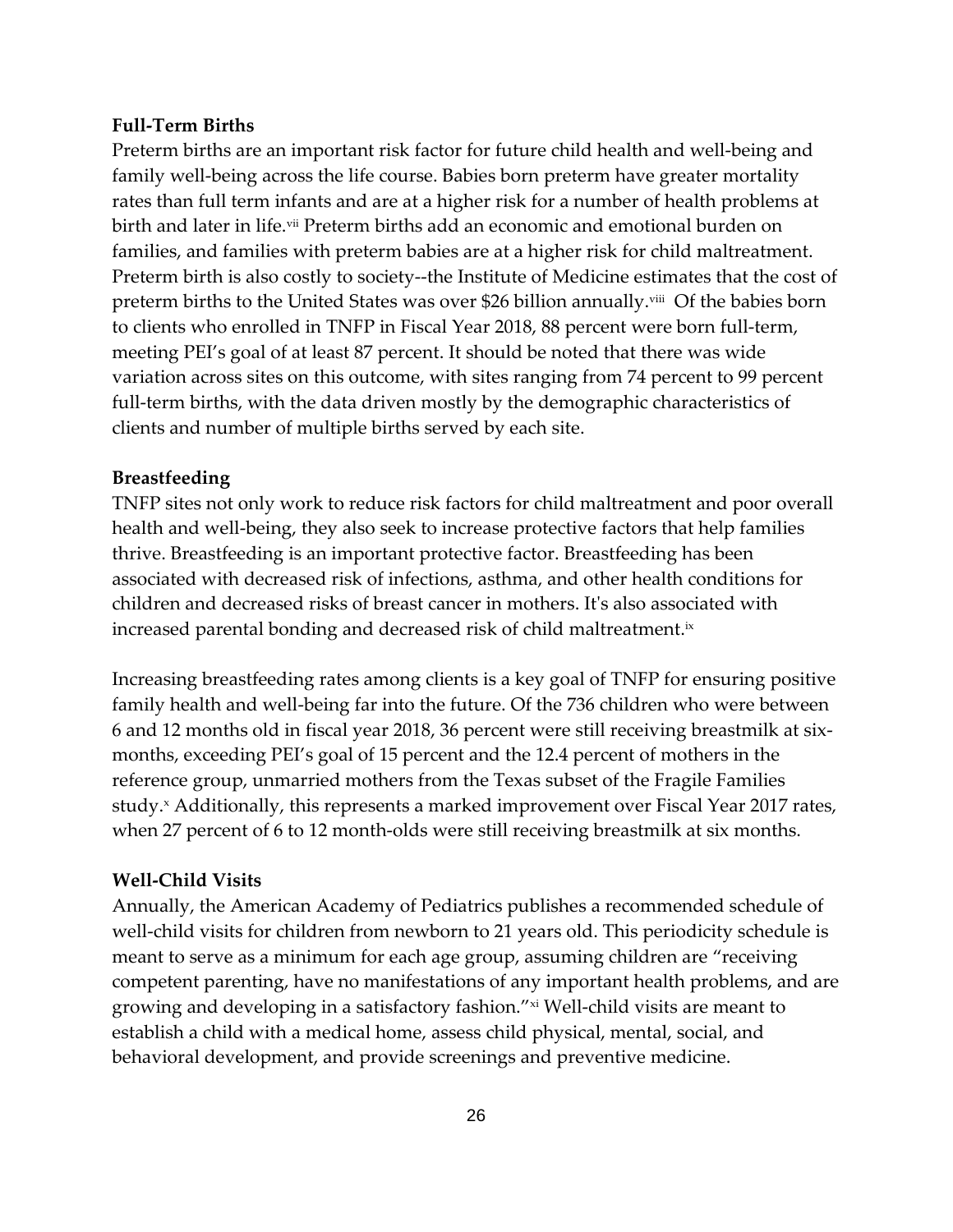In Fiscal Year 2018, 88 percent of TNFP children received their last recommended wellchild visit, exceeding PEI's goal of 80 percent of children receiving their last well-child visit, and improving over Fiscal Year 2017 where only 59 percent of children received their last recommended well-child visit. There was some variation across sites, ranging from 76 percent at one site to 93 percent at another, but all sites except one met PEI's goal on this measure.

#### **Early Language and Literacy**

Significant variation exists in the amount and duration of early literacy activities across home environments. By age three, children in the lowest income families hear about 30 million fewer words than children in the highest income families. xii xiiiBy the time lowincome children enter kindergarten, they are already behind the learning curve. Research on NFP has shown that participation in the program can positively impact early childhood literacy, with effects lasting into third gradexiv

One way that NFP can increase early language and literacy is by encouraging families to read to, sing songs, or tell stories to their children. PEI set an ambitious goal of 80 percent of families engaged in the above activities with their child seven days a week, six months after birth (or after enrollment for programs that enroll children after birth). In Fiscal Year 2018, 69 percent of NFP children met that goal, fewer than the 80 percent target, but a marked increase over Fiscal Year 2017 when only 52 percent of families engaged in language and literacy activities seven days a week. There was significant variation on this measure across sites with 48 percent of families engaging in activities seven days a week at one site and 85 percent engaging in activities seven days a week at another site. PEI will continue to work with sites to improve performance on that indicator, including facilitating peer-learning across sites, to encourage more families to engage in literacy activities with their children daily.

#### **Caregiver Self-Sufficiency**

Children who grow up in poverty face challenges across the life course. While the primary function of NFP is to improve health incomes for prenatal mothers and young children, family self-sufficiency is important for children's long-term development. Research from the field of developmental neurobiology suggests that the most important time to increase family income and improve self-sufficiency to improve child development is during early childhood.xv

In Fiscal Year 2018, 53 percent of primary caregivers exited NFP either working or in school, a slight improvement from Fiscal Year 2017, when 51 percent of caregivers exited working or in school. PEI set an ambitious goal of 60 percent for this outcome,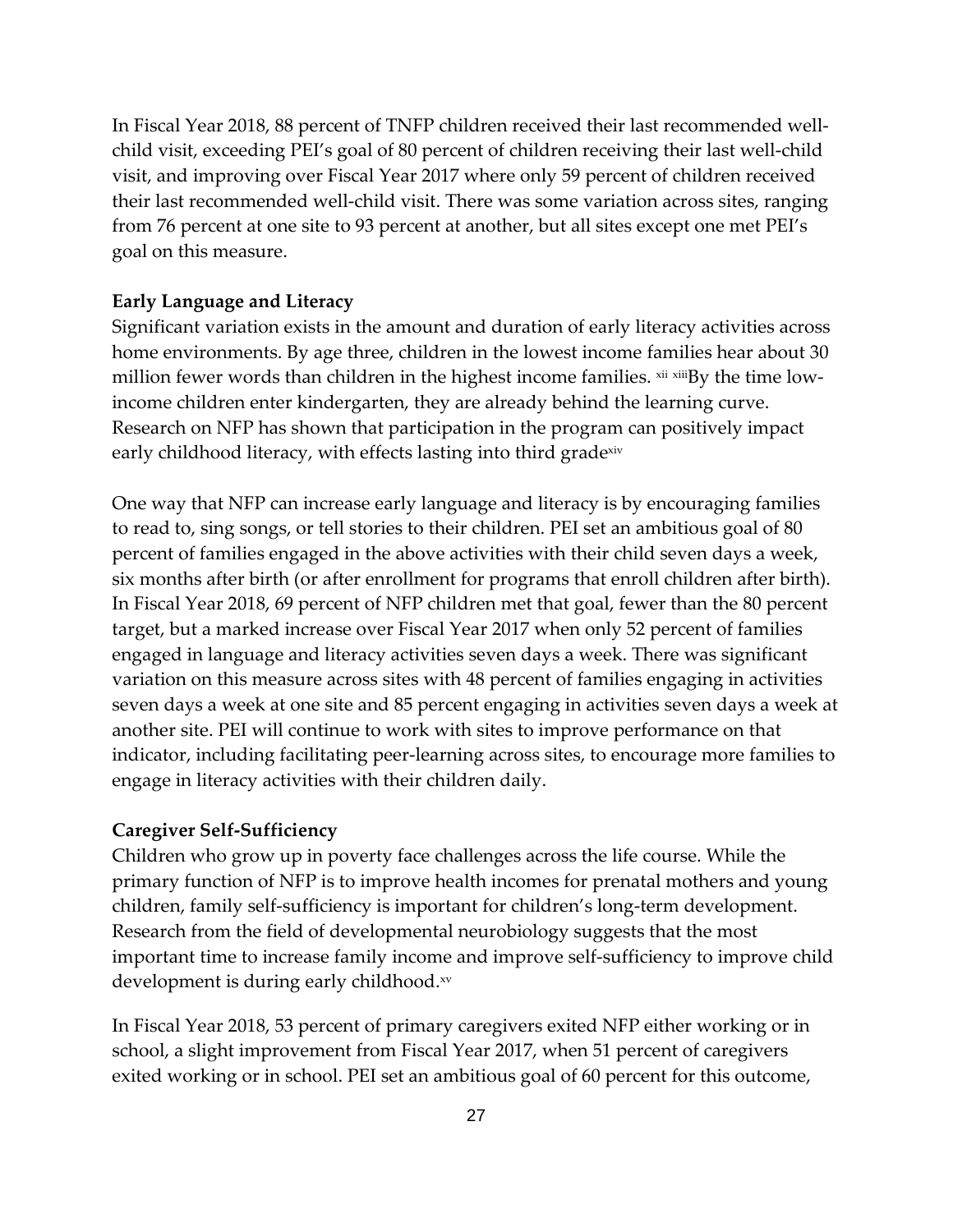and seven sites met or exceeded the goal. PEI will continue to work with TNFP sites to build connections with employment and education resources to help our clients exit the program self-sufficient.



#### **Figure 5: TNFP Outcomes by the Numbers, Fiscal Year 2018**

### **The Future of TNFP**

<span id="page-31-0"></span>This report highlights how the Texas Nurse Family Partnership program (TNFP) is working in at-risk communities across the state to increase the health and well-being of low-income, first time mothers and their children. TNFP sites serve a diverse population across the state of Texas, are implementing the NFP model with fidelity across all elements, and continue to improve outcomes for mothers, families, and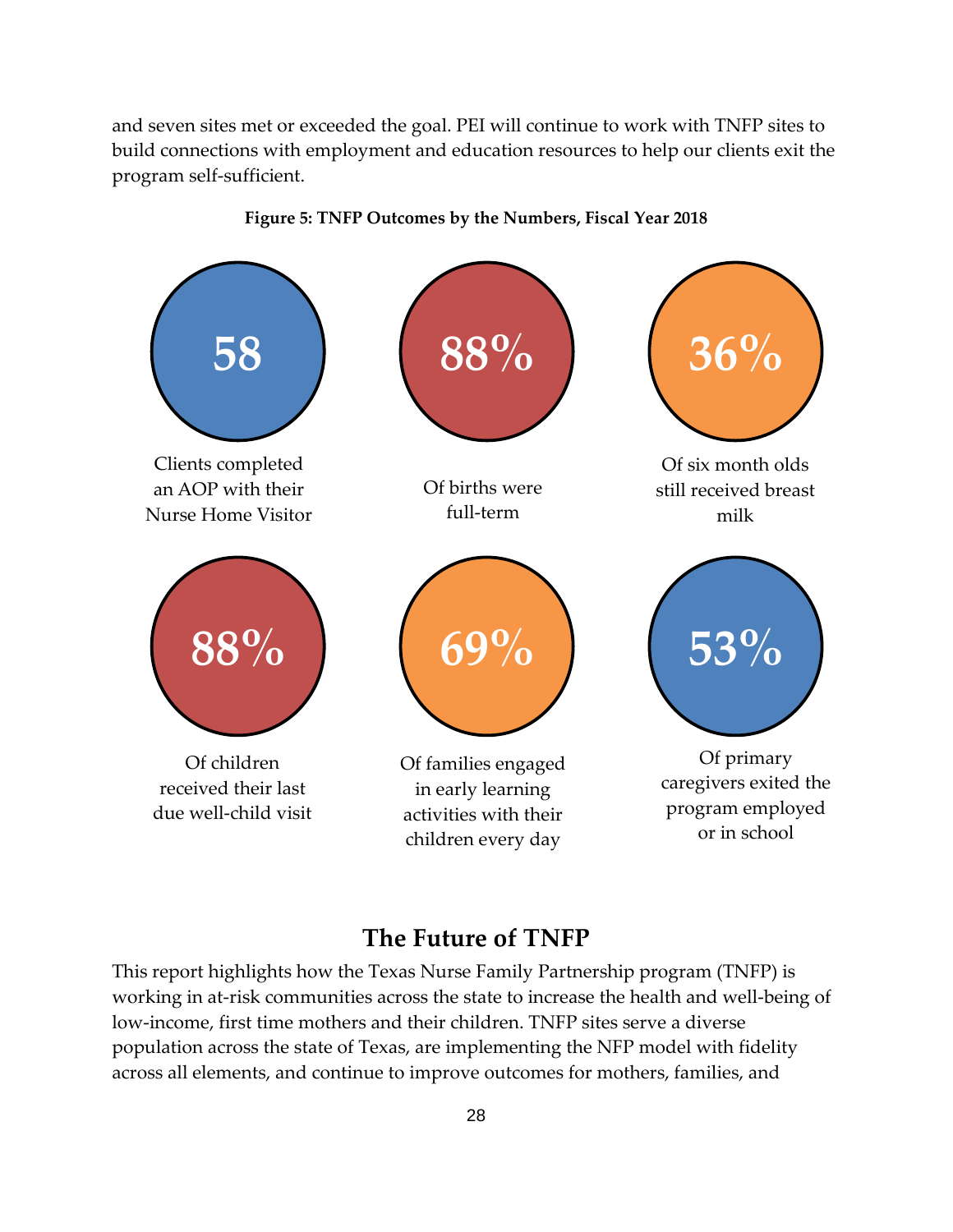children. The work done by TNFP in Fiscal Year 2018 is predicted to have positive impacts on the lives of families served by the program and their communities for years to come.

PEI continues to demonstrate its commitment to TNFP by providing funding, support, technical assistance, and learning opportunities to nurse supervisors and nurse home visitors. The Fiscal Year 2018 and Fiscal Year 2019 Partners in Prevention Conferences included sessions that qualified for Continuing Nursing Education Credits. This helped ensure that the attendees from our Nurse Family Partnership programs received professional development that served their unique needs. PEI will strive to continue to offer training opportunities that support nurse home visitors in serving Texas mothers and families.

The TNFP application, an electronic charting application created by PEI, was maintained and expanded in Fiscal Year 2018. For communities that lack their own electronic charting application, the TNFP app was designed to streamline the charting process, reduce the paperwork burden, and allow the nurse home visitor to optimize their time spent with clients.

Fiscal Year 2019 and Fiscal Year 2020 will also see new attempts at data collection, management, and analysis at NFP and at PEI. As part of the merger, the research and evaluation team at PEI is continuing work with our evaluators to pilot new outcomes survey tools with the federally funded and HOPES program home visiting sites. These tools are designed to better capture data related to family and child outcomes that are impacted by participation in TNFP. Final results from these evaluations are anticipated for release in late Fiscal Year 2019, early Fiscal Year 2020. PEI is also working with TNFP and other Texas Home Visiting programs to expand the PEI Reporting System (PEIRS) and integrate their data needs with the unique requirements they bring into the system, allowing communities to track home visit schedules and requirements, staff caseload and retention, and client referrals to other services. This will finalize the merger between PEI and THV and give us the ability to talk about NFP across funding streams for the first time. This project is scheduled for completion in early Fiscal Year 2020.

Data collection and management changes are coming to NFP, as well. In 2019, NFP's National Service Office is switching from Efforts to Outcomes to a custom designed system. The new system will provide additional functionality to assume that the data collected by NFP is valid and reliable. As part of the transition, NFP will be auditing and quality checking all of their data to ensure that the data moving into the new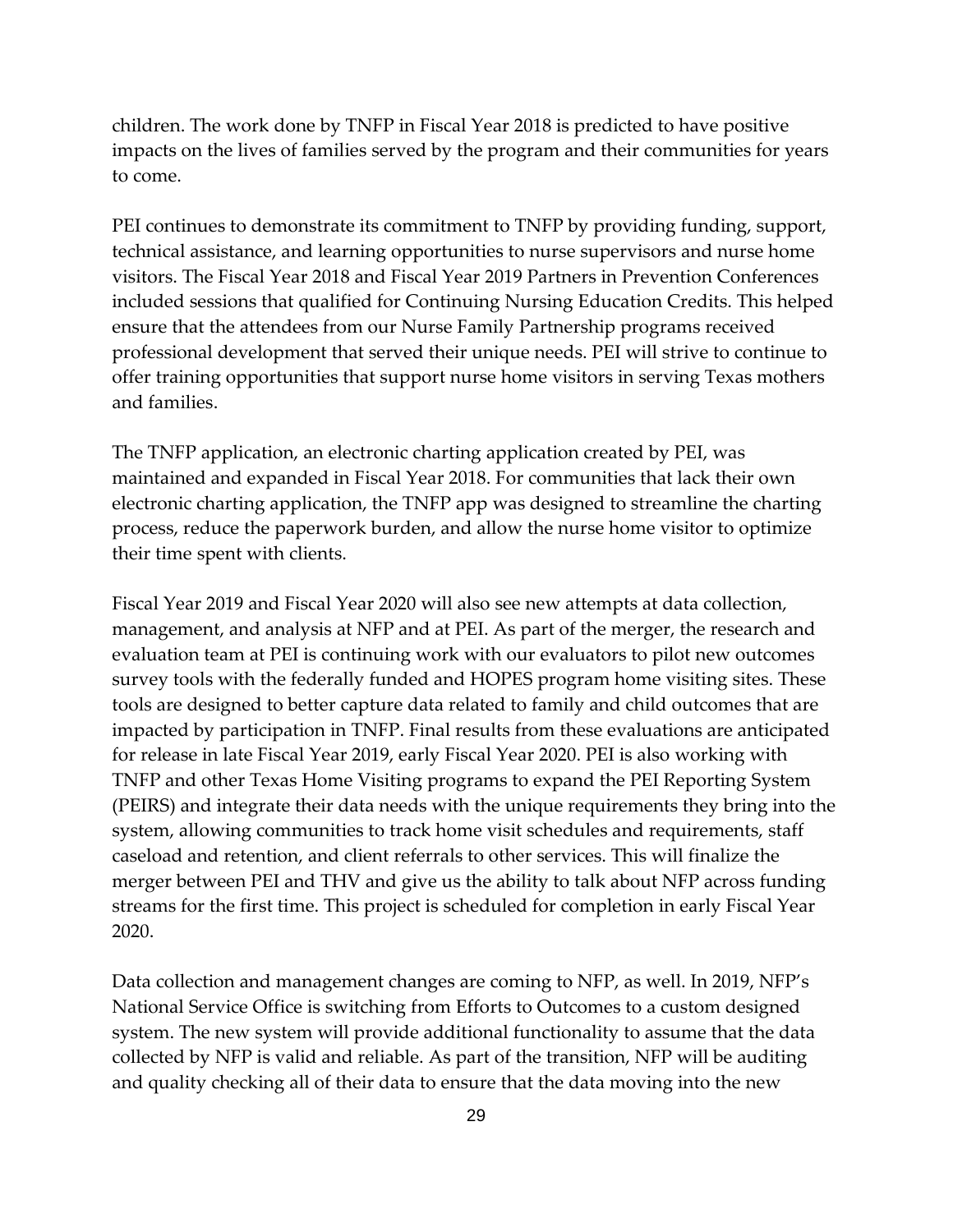system is accurate. TNFP and PEI will be supporting this transition by serving as pilot testers and providing feedback.

The multiple data transitions that TNFP will be engaging in during Fiscal Year 2019 provide a unique opportunity to emphasize continuous quality improvement with our sites and build a culture of data-informed learning and action. The Texas Home Visiting application has been updated to include state funded THV programs in Fiscal Year 2018, allowing PEI and TNFP staff to work together to continuously review outcomes, promote interventions that work to improve outcomes, and explore root causes when they fall short. This increased capacity, along with the increases in resources and data system capability will ensure that TNFP can continue to serve Texas mothers and children with quality and fidelity into Fiscal Year 2018 and beyond.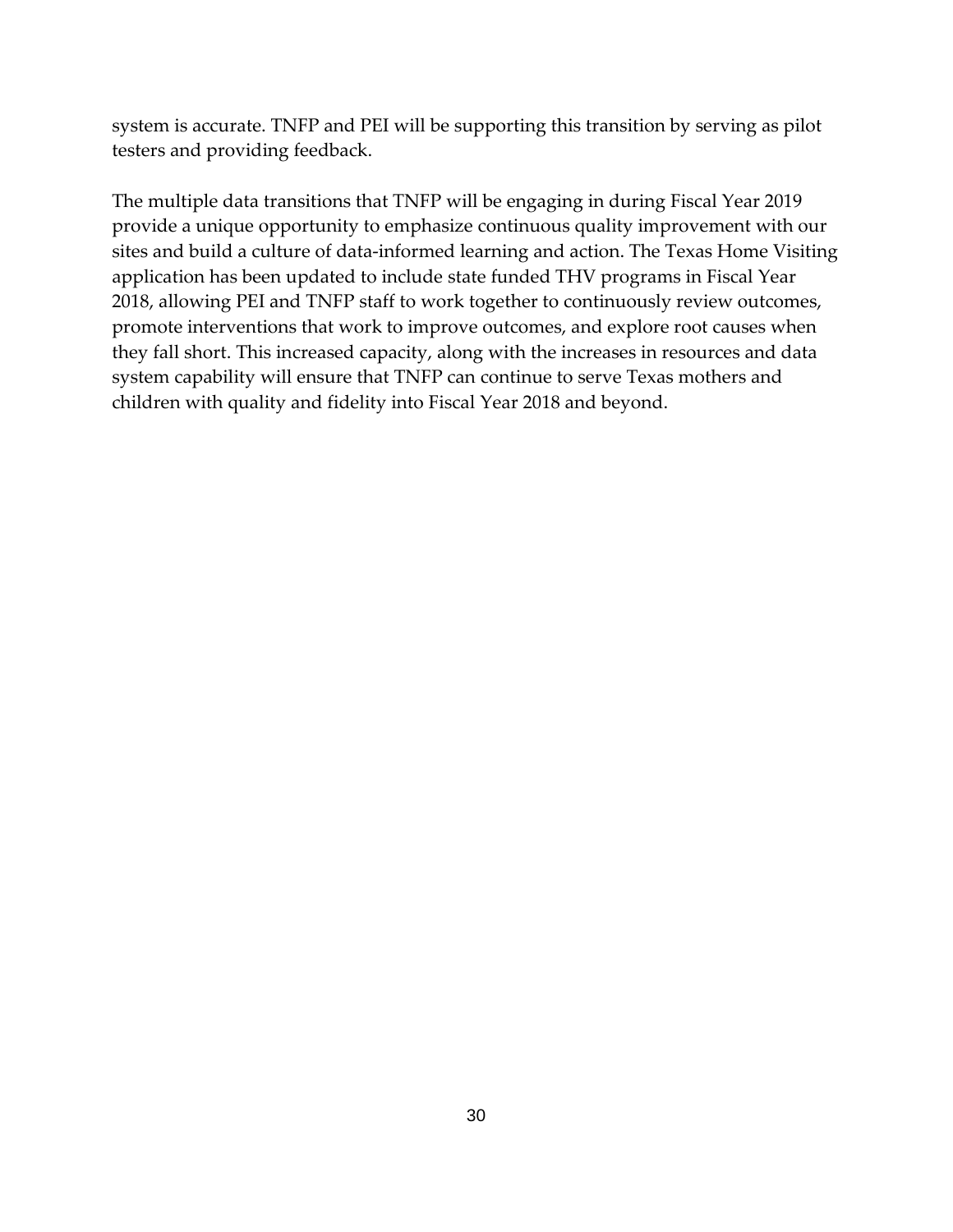# **Appendix: NFP Model Elements**

### <span id="page-34-1"></span><span id="page-34-0"></span>*Clients*

- **Element 1:** Client participates voluntarily in the Nurse-Family Partnership program.
- **Element 2:** Client is a first-time mother.
- **Element 3:** Client meets low-income criteria at intake.
- **Element 4:** Client is enrolled in the program early in her pregnancy and receives her first home visit by no later than the end of week 28 of pregnancy.

### <span id="page-34-2"></span>*Intervention Context*

- **Element 5:** Client is visited one-to-one, one nurse home visitor to one first-time mother or family.
- **Element 6:** Client is visited in her home as defined by the client, or in a location of the client's choice.
- **Element 7:** Client is visited throughout her pregnancy and the first two years of her child's life in accordance with the standard NFP visit schedule or an alternative visit schedule agreed upon between the client and nurse.

#### <span id="page-34-3"></span>*Expectations of Nurses and Supervisors*

- **Element 8:** Nurse home visitors and nurse supervisors are registered professional nurses with a minimum of a baccalaureate degree in nursing.
- **Element 9:** Nurse home visitors, and nurse supervisors participate in and complete all education required by the NFP NSO. In addition, a minimum of one current NFP administrator participates in and completes the Administration Orientation required by NFP NSO.

### <span id="page-34-4"></span>*Application of the Intervention*

- **Element 10:** Nurse home visitors, use professional knowledge, nursing judgment, nursing skills, screening tools and assessments, frameworks, guidance and the NFP Visit-to-Visit Guidelines to individualize the program to the strengths and risks of each family and apportion time across the defined program domains.
- **Element 11:** Nurse home visitors and supervisors apply nursing theory, nursing process and nursing standards of practice to their clinical practice and the theoretical framework that underpins the program, emphasizing Self-Efficacy, Human Ecology and Attachment theories, through current clinical methods.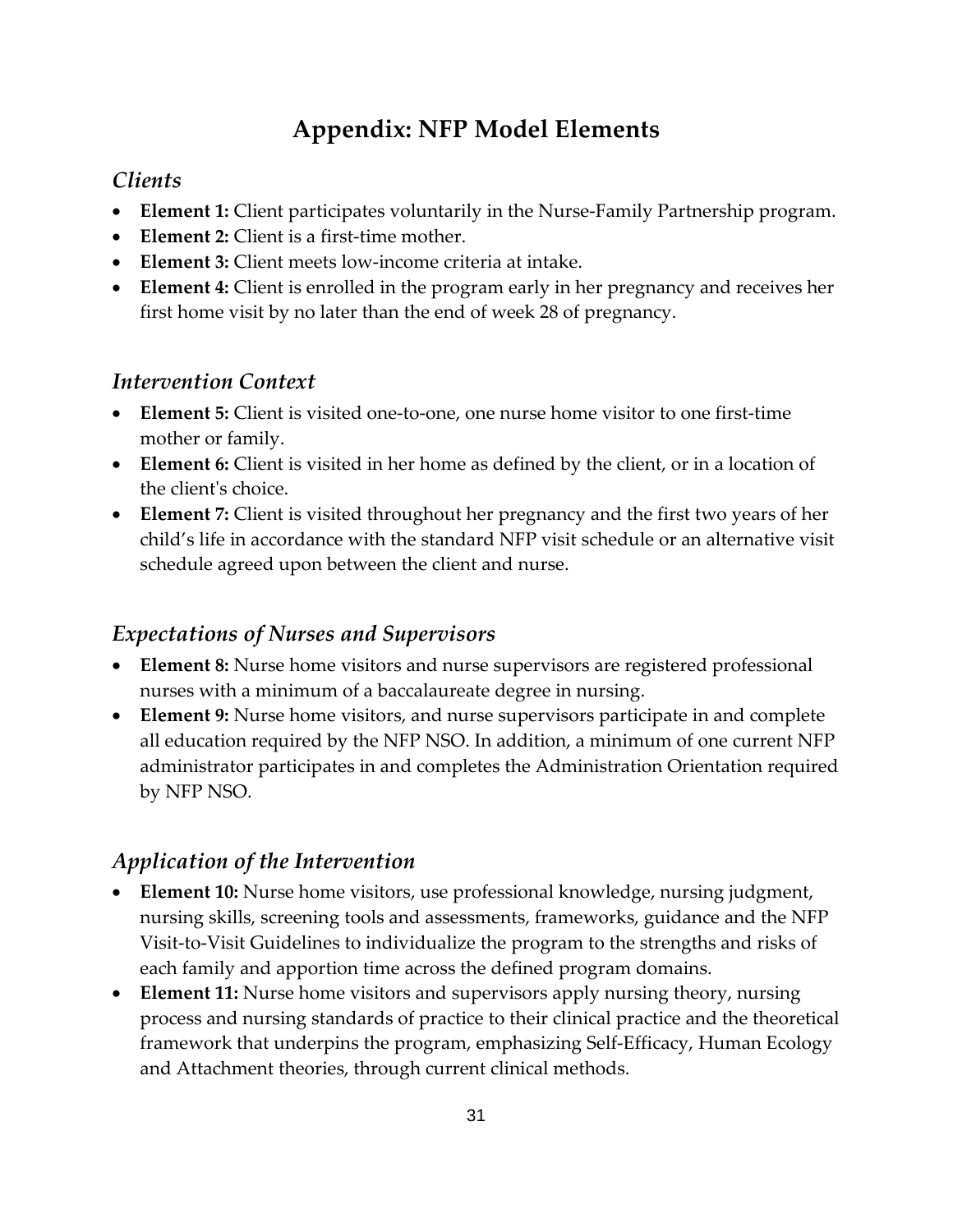• **Element 12:** A full-time nurse home visitor carries a caseload of 25 or more active clients.

### <span id="page-35-0"></span>*Reflection and Clinical Supervision*

- **Element 13:** NFP agencies are required to employ at all times a NFP nurse supervisor.
- **Element 14:** Nurse supervisors provide nurse home visitors clinical supervision with reflection, demonstrate integration of the theories, and facilitate professional development essential to the nurse home visitor role through specific supervisory activities including one-to-one clinical supervision, case conferences, team meetings, and field supervision.

### <span id="page-35-1"></span>*Program Monitoring and Use of Data*

• **Element 15:** Nurse home visitors and nurse supervisors collect data as specified by the Nurse-Family Partnership National Service Office and ensure that it is accurately entered into the NFP data collection system in a timely manner. Element 15a: NFP nurse home visitors and supervisors use data and NFP reports to assess and guide program Implementation, enhance program quality and demonstrate program fidelity and inform clinical practice and supervision.

#### <span id="page-35-2"></span>*Agency*

- **Element 16:** A Nurse-Family Partnership Implementing Agency is located in and operated by an organization known in the community for being a successful provider of prevention services to low-income families.
- **Element 17:** A Nurse-Family Partnership Implementing Agency convenes a longterm community advisory board that meets at least quarterly to implement a community support system to the program and to promote program quality and sustainability.
- **Element 18:** Adequate support and structure shall be in place to support nurse home visitors and nurse supervisors to implement the program and to assure that data are accurately entered into the database in a timely manner.